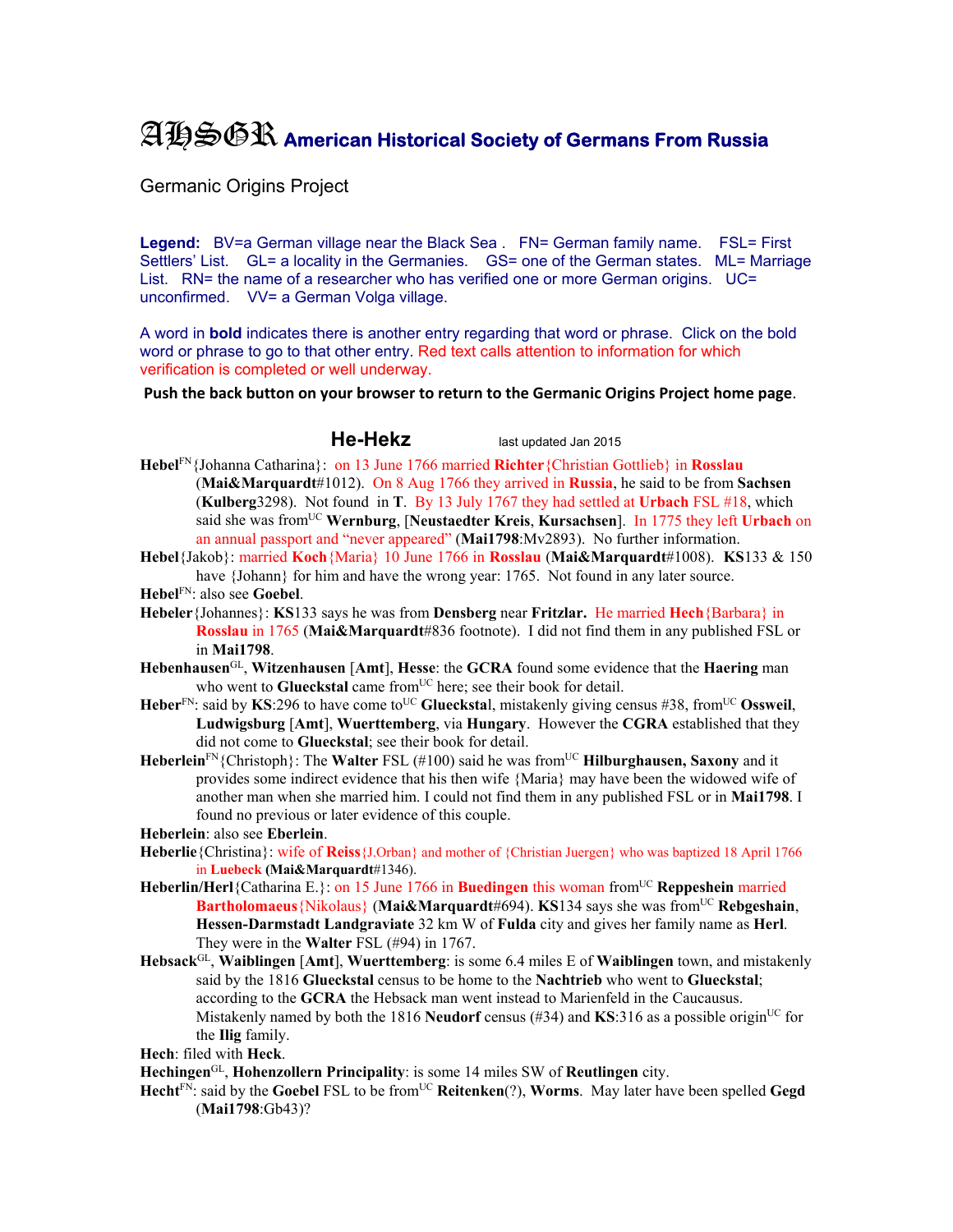**Hecht**FN{Joseph}: married **Meseler**{Catharina} 24 June 1765 in **Rosslau** (**Mai&Marquardt**#869 & **KS**145). **KS**133 had {Josef} and {Katharina}. The **Mariental** FSL#3 said **Hecht** was from<sup>UC</sup> **Regensburg**.

- Heck/Hess<sup>FN</sup>: said by the **Belowescher Kolonien** FSL to be from<sup>UC</sup> **Darmstadt** (no locality mentioned) and to have married in **Oranienbaum**, **Grapowsky**..
- Heck?<sup>FN</sup>: said by the Boregard FSL to be from<sup>UC</sup> Kerebach?. The 1798 Boregard census gives the wife's maiden name as **Jordan** (**Mai1798**:Bb28).
- **Heck**FN{Anna}: said by **Kuhlberg3154** and the **Huck** FSL (spelled **Reck** in FSL) to be fromUC **Isenburg** (no locality mentioned; country not identified)
- **Hech**{Barbara}: she married **Egge**{Johann} in **Rosslau** on 25 May 1765 (**Mai&Marquardt**#836 & **KS**126); **KS**127 was her husband an **Eppe**? **KS**133 says she married **Hebeler**{Johannes} in **Rosslau**. I did not find them in any later source.
- **Heck** FN: also see **Haak**, **Hack**, **Hoch**, **Hoechs** and **Hoeck**.

**Hecke**?FN: see **Hesse**.

- **Heckeberg**(?)<sup>GL</sup>, **Hanau**: an unidentified place said by the **Kolb** FSL to be home<sup>UC</sup> to a **Arnst** family. Try **Hekeberkhental**.
- Heckel<sup>FN</sup>: said by the **Lauwe** FSL to be from<sup>UC</sup> **Laibstadt**?, **Nuernberg**. This family moved to Jost (**Mai1798**:Jo20,26,44).
- **Heckel**FN: see **Hegel**.
- **Hecken, Kurmainz**[sic?]: said by the **Seelmann** FSL to be home<sup>UC</sup> to a **Kolkepp** family. I found 5 Hecken b ut none of them so far as I could tell were then in lands then controlled by **Kurmainz**.
- **Heckenbergheim/Deckerbergheim/Ekebergen**(?)GL, **Stolberg-Gedern County**: also see **Hekeberkhental**. This was a "suburb" of **Bergheim**, 1 mile E of **Ortenberg** town, now in **Hesse**. Home of the **Braun** family that went to **Walter** (FSL #80). The **Walter** FSL (#98) said this was also home<sup>UC</sup> to **Steinmetz**(J.Peter}. Until 1742 **Hanau** administered what in the 1760s was known as **Stolberg-Gedern**.
- **Heckenbinder**<sup>FN</sup>: said by the **Brabander** FSL to be from<sup>UC</sup> Wermen, Lothringen. I could not find this family name in the 1798 censuses.
- **Hecker**FN**:** see **Geker.**

**Heckert**?FN: see **Geker**.

- **Heckman**FN: this family name was found recorded in **Schotten** parish records for many generations prior to 1767; see **Flegel** trip.
- **Heckmann**?{Adam}FN{J.Adam}: fromUC **Wuerttemberg** arrived at **Flensburg, Schleswig Royal Duchy** in June 1762. With wife and 5 children he asked for permission to leave **Denmark** in May 1765 (**EEE** p.436). **KS**133 says he was from<sup>UC</sup> **Kurpfalz** married<sup>UC</sup> **Hekel**{Ursula} and went to **Balzer**. Not found in **Kulberg** or in **T**. By 28 March 1766 {Adam}, wife {A.Maria}, and infant son {G.Adam} had settled at **Balzer** FSL #25 which said he was from<sup>UC</sup> **Kurpfalz** (no locality mentioned). In 1798 he, wife **Stoehr**{Margaretha} and three young daughters were living in **Balzer** (**Mai1798**:Bz59).
- **Heckmann**{Michael}: Not found in **Mai&Marquart**, **Kulberg**, or in **T**. **EEE** p.436 says {Michael} was a son of {Adam}. By 28 March 1766 he, wife {A.Catharina} and daughter {Jacobina} age 1 had settled at **Balzer** FSL #27, he said to be from<sup>UC</sup> **Kurpfalz** (no locality mentioned). In 1798 he, wife **Berg**{Katharina} and an extended household of eleven were living in **Balzer**  (**Mai1798**:Bz68), while others in this line were living in **Moor** and **Stahl-am-Tarlyk** (Mv61 & Mo41 and Mv73 & St30).
- **Heckmann**{A.Barbara}FN: given by the **Balzer** 1798 census as the maiden name of frau **Klein**{Jacob Jr} (**Mai1798**:Bz67).
- **Heckmann**{Elizabeth}FN: given by the **Stahl-am-Tarlyk** 1798 census as the maiden name of frau **Berg**{Georg} who first settled in Balzer (**Mai1798**:St61).
- Heckmann?<sup>FN</sup>: said by the Keller FSL to be from<sup>UC</sup> Schlechtenwald?, Boehmen. I could not find this family in the 1798 Volga censuses.
- **Heckmann**{Daniel}: he apparently was in **Zug** in 1778 when his daughter left there to marry in **Ober-Monjou**; they appear in no FSL and may have been **Zug** first settlers.
- **Hecks**FN: see **Hoechs**.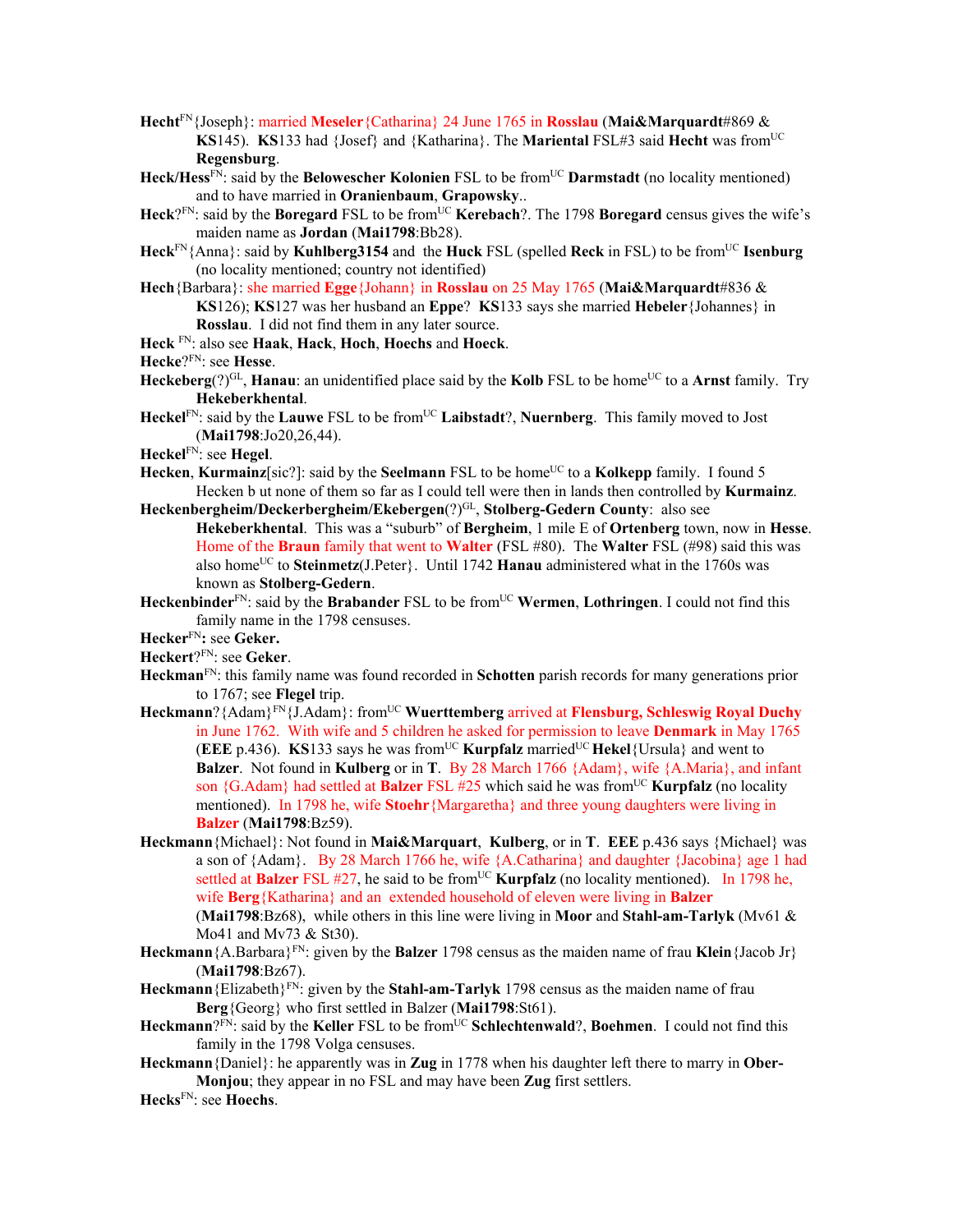**Heckster**? $F_N$ : said by the **Dinkel** FSL to be from<sup>UC</sup> **Klinstadt**(?), **Holstein**.

**Heckwald**FN: see **Hegwald**.

- **Heddersdorf**GL**, Hersfeld-Hesse**: is some 6 miles WSW of **Bad Hersfeld, Hessen,** and is said by the **Norka** FSL to be home<sup>UC</sup> to a **Schmer** family.
- **Heddesbach**GL, **Eberbach** [**Amt**], **Baden**: is 6 miles W of **Eberbach** town and 8 miles NE of Heidelberg city. The **GCRA** may have found here the **Coellmer** woman who was listed in the **Glueckstal** census as frau **Goebel**. See their book for detail.
- **Heddesbach**GL**, Kurmainz**: this is the same place as the previous entry, just a few decades and a country change earlier.
- **Heddesheim** [**Amt**], **Heidelberg** [**Oberamt**], **Baden**: is 7 miles NNW of **Heidelberg** city.
- **Heddesheim**GL: also see **Hedersheim**.
- **Heddinghausen**: was then in the **Duchy of Westphalia** and is 7 km SSE of **Marsberg** and 40 km WNW of **Kassel** city. Corina **Hirt** proved that **Goetten**{J.Theodorus} was baptized and married in the Catholic here, and that their 7 children were baptized here as well.
- Hede?FN: said by the Boaro FSL to be from<sup>UC</sup> Rieben, Dessau. Spelled Gedde in 1769, 1792 and 1798 (**Mai1798**:Mv263,Mv264,Mv327,Bx35) and **Hidde** in 1798 (Hm5). His wife's maiden name was given as **Riel** in 1792 (**Mai1798**: Mv327).
- **Hederich**{A.Margaretha}: she married in **Luebeck** on 26 May 1766 **Beckmann**{J.Christian} (**Mai&Marquardt**#63, **KS**120). I could not find them in **Kulberg**, **T**, or in any published FSL.
- **Hederich**{A.Maria}: married **Schneider**{Johannes} 18 March 1766 in **Buedingen**
	- (**Mai&Marquardt**#444). Not found in any later source.
- **Hedersheim**(?)<sup>GL</sup>, **Pfalz**: an unidentified place said by the **Katharinenstadt** FSL to be home<sup>UC</sup> to **Engelstaedter**'s wife. It probably is **Heddesheim, Rhineland-Palatinate**, some 20 miles WSW of **Mainz** city center.
- **Hedersleben**GL: see **Hadersleben**.
- **Hedicke/Gedek** FN{M.Sofia}: according to a **Rosslau** ML this woman married **Schuster**{Christian Friedrich} in **Rosslau** 7 April 1766 (**Mai&Marquardt**#907 & **KS**133 & 157). See also **Gedek**.
- **Hedrich**: go to **Hetrich**.
- **Heeb** FN : see **Ackermann**{Johannes} (**KS**118 & 133).
- **Heege**FN: using FHL#1,184,780 the **GCRA** proved she was from **Hausen-an-der-Zaber**, married **Klooz** and later died in **Kassel**. See their book for detail.
- **Heel** FN : see **Ackermann**{Johannes}.
- **Heen**FN: see **Henn**.
- **Hefebach**?, [**Kur**-]Trier: an unidentified place said by the **Seelmann** FSL to be home<sup>UC</sup> to a **Diel** family.
- **Hefele/Hafele/Haefle/Haefele/Hafl**FNJohann}: Lutheran fromUC **Sulzbach-bei-Heilbronn** arrived in **Flensburg, Schleswig Royal Duchy** in May 1762. He last reregistered in **Denmark** in May 1765 **(EEE p.428).** By Sept 1766 he had settled in Dreispitz FSL  $#22$  which said he was from<sup>UC</sup> **Schulzendorf**(?), **Renberun**(?). In 1798 the family name was spelled **Heffele** (**Mai1798**:Dr04). **Hefeneder**FN: see **Heffeneder** and **Heifeneider**.
- **Hefeneider**FN: see **Heifeneider**.
- 
- **Heffele**FN: see **Hefele**.
- **Hefersweiler**GL, **Niederkirchen** [**parish**], **Kusel** [**Oberamt**], **Rheinpfalz**: was 2 miles N of **Niederkirchen** and 12.5 miles E of **Kusel** town. Using **FHL**#415,842 was proved by the **GCRA** to be home to the **Bosche**/**Boschee** family that settled in **Kassel**. 251
- **Heffele**FN: see **Hefele**.
- **Heffenider**<sup>FN</sup>: said by the **Norka** FSL to be from<sup>UC</sup> **Schlitz** [County] (no locality mentioned). In 1798 this was spelled **Hefeneder**, and the wife's maiden name was given as **Wacker** (**Mai1798**:Nr209. For other family members in 1798 see **Mai1798**:Bd84.
- Hefnerhessel<sup>GL</sup>, Wittenberg: an unidentified place said by the **Dreispitz** FSL to be home<sup>UC</sup> to a Wolet? family. This surely is **Haefnerhasslach**, **Wuerttemberg**.
- Heft/Hef(f)<sup>FN</sup>{J.Heinrich}: was given permission to leave **Denmark** in May 1763 (EEE p.437). By Sept 1766 he had settled in **Balzer** FSL  $#8$  which said he was from<sup>UC</sup> **Kurpfalz** (no locality indicated). But said by the Stumpp version of the **Balzer** FSL to be from<sup>UC</sup> **Isenburg** (no state or locality indicated) (**KS**77). For 1798 see **Mai1798**:Bz48 and 111.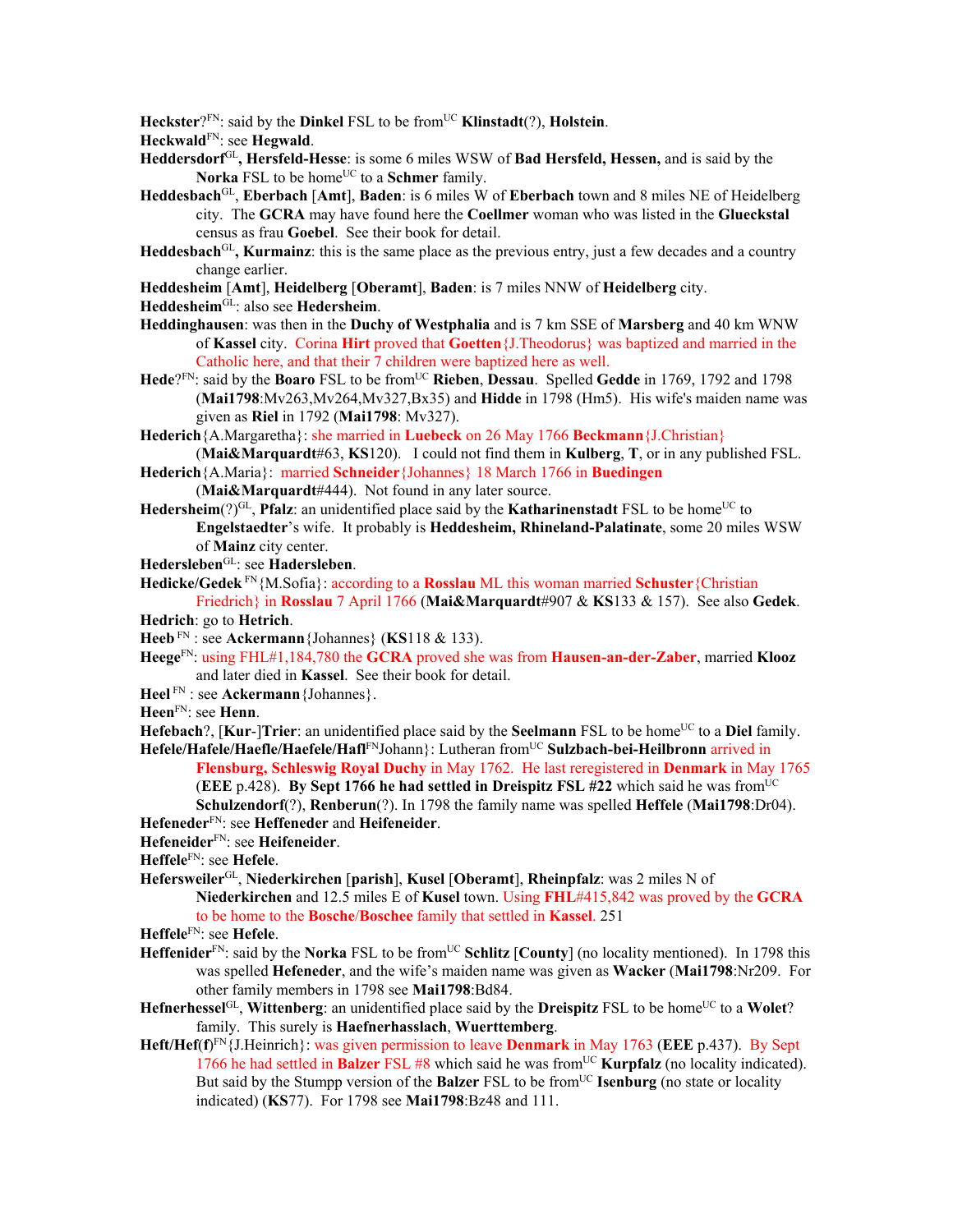- **Hefter**<sup>FN</sup>: said by the **Rosenheim** FSL to be from<sup>UC</sup> **Festsolzig**?, [**Kur-**]Sachsen. I could not identify him or any offspring in **Mai1798**.
- **Hegel**FN: listed by the 1816 **Neudorf** census (#5, 8, 101) and **KS**:275 and 297, all without origin. Also spelled **Heckel** and **Geckel**. The **GCRA** found evidence that they may have come from<sup>UC</sup> **Seivatz**, **Nus Canton**, **France**. See their book for more.
- **Hegel**FN: see **Hetzel**.
- **Hegele**<sup>FN</sup>: said by the **Hoelzel** FSL to be from<sup>UC</sup> **Augsburg** (no locality mentioned). I could not find this family in the 1798 Volga censuses.
- **Hegelein**{J.Michael}; **KS**133 says married **Jaeger**{Kunigunda} in **Luebeck** in 1766. see **Heglein**?{Michael} of **Luzern**.
- **Heger**FN: said by the **Koehler** FSL to be the maiden name of frau **Glueck**.
- **Heger**GL: also see **Haiger**.
- **Heglein**?/**Hegelein/Geglain** {Michael}: said by the Recruiter Beauregard's list to have been from<sup>UC</sup> **Medewitz** (**Lk**51). In 1798 he was spelled **Geglain**?. The family name has not been found in any FSL, no prior colony is indicated; so he and his wife, **Jaeger**{Kunigunde}, are likely to to have been a **Luzern** first settler family. They were married, name spelled **Hegelein**, in **Luebeck** in 1766 (**Mai&Marquardt**#64 & **KS**133).
- **Hegner**<sup>FN</sup>: said by the **Katharinenstadt** FSL to be from<sup>UC</sup> **Hallerndorf**.
- Hegwald<sup>FN</sup>: by the **Norka** FSL to be from<sup>UC</sup> **Isenburg** (no locality indicated). Spelled **Hochwald** in 1766 (**Kuhlberg**#40140) , **Heckweld** in 1775 and **Egewald** in 1798 (**Mai1798**:Nr199 and 164).
- **Hehn**<sup>FN</sup>: said by the **Moor** FSL to be from<sup>UC</sup> **Kurpfalz** (no locality mentioned) and a **Hubert** brother-inlaw was living in the household. The family name was spelled **Henne** in 1798 (**Mai1798**:Mo56,20).
- **Hehnlein**: go to **Helmlein**.
- **Heib**FN: see **Gib**.
- **Heick**FN: this orphan boy was said by the **Koehler** FSL to be living in the **Frick** household. I could not find this family name in the 1798 censuses.
- **Heid**<sup>FN</sup>: mistakenly said by the 1816 **Neudorf** census (#81) to have come from<sup>UC</sup> **Eschelbronn**, **Sinsheim** [**Amt**], **Baden**. Using **FHL**#193,085-6, the **GCRA** proved their origin in **Nussdorf**, **Landau** [**Amt**], **Rheinpfalz**. Using **FHL**#193,023, the **GCRA** proved that at least one of their children was born in **Leinsweiler**, **Landau** [**Amt**], **Rheinpfalz**. See their book for more. Better spelled **Heil**.
- **Heidborn**{Sebastian Dettleff}: was godfather at the 25 May 1766 **Luebeck** baptism of **Schroedter**{M.Catharina} daughter of the widow **Schroedter** (**Mai&Marquardt**#1292). No further information.
- **Heide**<sup>FN</sup>: said by the **Grimm** FSL to be from<sup>UC</sup> **Brandenburg** (no locality mentioned).
- Heide<sup>GL</sup>, Holstein: is some 42 miles WSW of Kiel, and said by the Katharinenstadt FSL to be home<sup>UC</sup> to a **Samder** and probably an **Altmann** family.
- **Heidecker/Heydecker**FN{Peter}: married **Krueger**{Elisabeth} in **Luebeck** 2 Sept 1766 (**Mai&Marquardt**#125 & **KS**135). Not found in **Kulberg** or in **T**. By 17 Aug 1767 he and wife {Anna} had settled at **Katharinenstadt** FSL#125, he said to be fromUC **Luxembourg** (no locality mentioned). No further information.
- **Heidel**FN: said by the **Graf** FSL to be fromUC **Mannheim, Kurpfalz**.
- **Heidel**FN: also see **Heindel**.
- Heidelbach<sup>FN</sup>{Andreas}: married **Mueller**{A.Catharina} said by the **Dobrinka** FSL #70 to be from<sup>UC</sup> **Erzein**(?), **Darmstadt**. A **Luebeck** ML says this man married **Mueller**{A.Katharina} in **Luebeck** 11 April 1766, he said to be from **Erzein, Darmstardt** (**Mai&Marquardt**#135 & **KS**133). By 2 June 1767 this couple with an infant son had settled at **Dobrinka** FSL #70, he said to be from **Erzein, Darmstardt**. The 1798 census says the wife's maiden name was **Milin**(?)/**Muehl**(?){Katharina} (**Mai1798**:Db66).
- **Heidelberg**, [**Kurpfalz**]: is a city some 11 miles SE of **Mannheim**. Said by the **Katharinenstadt** FSL to be home<sup>UC</sup> to a **Blank** family. Said by the **Stephan** FSL to be home<sup>UC</sup> to a **Schaefer** {Albert} family.
- **Heidelberg**<sup>GL</sup>, **Baden**: the **GCRA** found a record indicating that this was the origin<sup>UC</sup> of the **Quade** family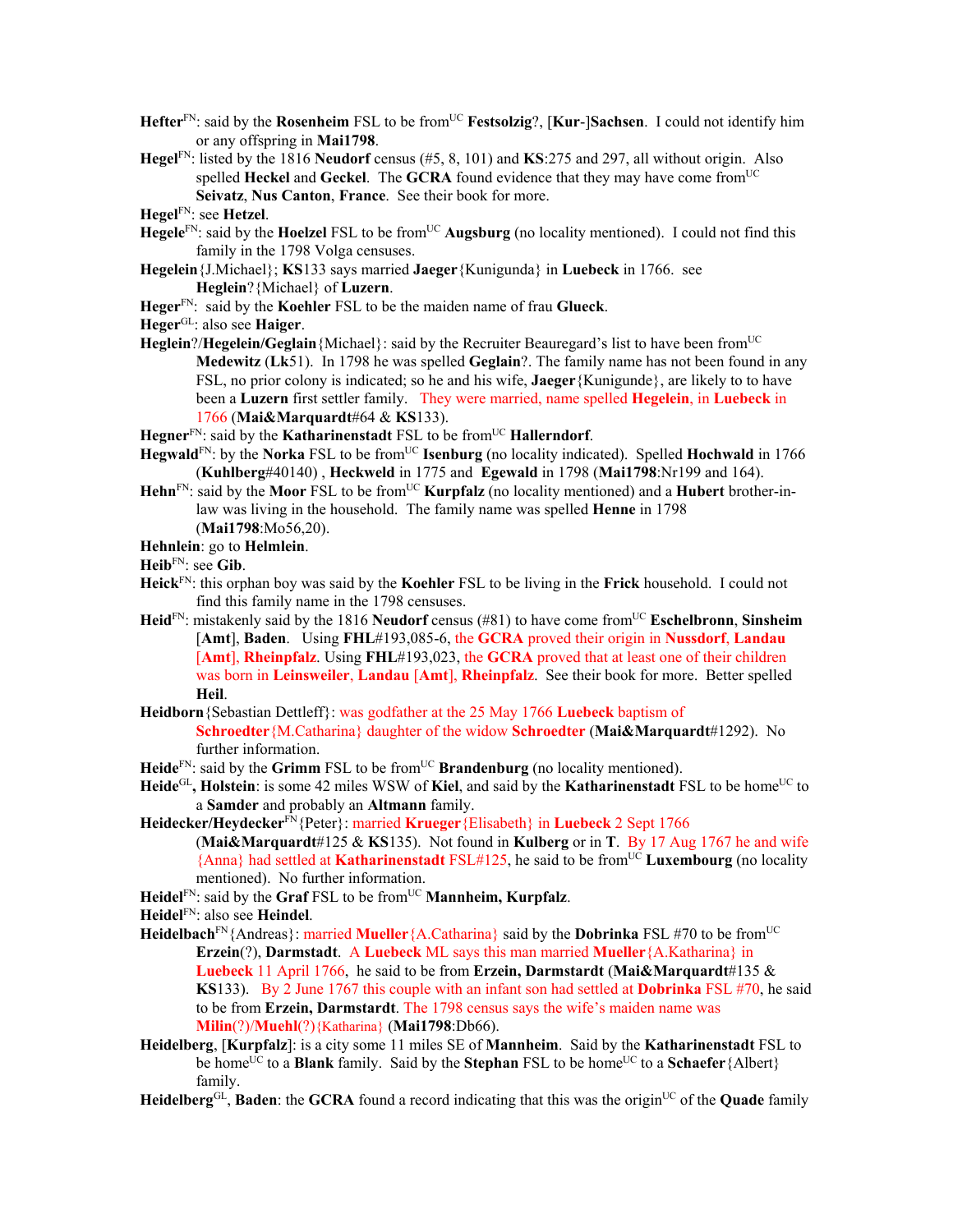that spent at least 20 years in **Kassel**. This is the same place as the next entry, but is 50 years later.

- **Heidelberg**GL, **Kurpfalz**: said by the **Fischer** FSL to be homeUC to a **Meier** family. Said by the **Graf** FSL to be homeUC to a **Geiger** and possibly a **Walter** family. This surely is the same place as the preceding entry.
- **Heidelberg Oberamt**GL**, Kurpfalz**: is the district that contains **Heidelberg** city and the surrounding villages, and is said by the **Anton** FSL to be home to **Albrecht, Arnhold, Baer, Baumgaertner, Eichner, Engelhardt, Erder**?**, Ewig, Focht, Fuchs, Ganshorn, Kunzmann, Metzger, Mueller, Paul, Reuter,** and **Wenzerich**? families.
- **Heidelsheim**, **Bruchsal** [**Amt**], **Baden**: is 2 miles SE of **Bruchsal** city, and was mistakenly said by both the 1816 Kassel census (#104) and KS:262 to be home<sup>UC</sup> to the Diehl/Dehl {Philipp} family. Said by  $KS:250$  to have been home<sup>UC</sup> to **Eberhard**{Michel} who it mistakenly said went to **Neudorf**.
- **Heidelsheim, Bretten Amt, Kurpfalz**: this is the same place as the previous entry, except about 50 years earlier. **EEE** p. 365 said this was home to **Buchen(n)roth**/**Buchrodt** {Peter} who settled first in **Denmark** and then in **Hirschenhof**.
- **Heideman**FN: see **Heidemann**.
- **Heidemann**FN: said by the **Boaro** FSL to be fromUC **Wittenberg**. Spelled **Heineman** in 1769 (**Mai1798**:Mv261) and **Heideman** in 1798 (**Mai1798**: Zr27).
- **Heidemann** F<sup>N</sup>: said by the **Boregard** FSL to be from<sup>UC</sup> **Ondenbrun**?. I could not find this family in the 1798 Volga censuses.
- Heidemann<sup>FN</sup>: said by the Caesarsfeld FSL to be from<sup>UC</sup> Bissersheim. I could not find this family in the 1798 Volga censuses.
- **Heidemann**FN: said by the **Dobrinka** FSL to be fromUC **Fledang**(?), **Mecklenburg**.
- **Heidenfeld**?, **Wuerzburg** [**Bishopric**]: is 27 km NE of Wuerzzburg city and was said by the **Susannental** FSL to be home<sup>UC</sup> to the **Mueller** {Adam} family.
- **Heidenheim** [**Amt**] GL, **Wuerttemberg**: is some 11 miles S of **Aalen** city and was a District administrative center.
- **Heidenreich/Heitzenrider**FN: said by the **Walter** FSL to be fromUC **Gelstein, Henburg County**. The **Walter Research Group** has identified this as a **Heitzenrider** family from **Hellstein, Hesse**. I think there is an outside possibility that Hellstein about 1766 was under the control of the **Henneberg Duchy**.
- **Heidenreich**FN: also see **Rendenreich.**
- **Heidenreich**{Cath.E.}: godmother in the 23 June 1766 **Buedingen** baptism of the daughter of **Eisenhuth**{J.Christoph} **(Mai&Marquardt**#1211). No later record has been found.
- **Heidenreich/Rendenreich/Heldenreich**{J.Ernst}: married **Schmidt**{A.Eliesab.} in **Luebeck** 17 April 1766 (**Mai&Marquardt**#545). **KS**133 has {A.Elisabeth}. Not found in **Kulberg** or in **T**. By 1 July 1767 this **Rendenreich** couple had settled at **Huck** FSL #4, he said to be from **Isenberg**. In 1798 **Heldenreich**{Ernst} had died, his second wife **Schaab**{Katharina} had remarried, who with his son was still in **Huck** (**Mai1798**:Hk26).
- **Heidenreich**{Rosina Catharina}: married **Werner**{Gottfriedt} in **Rosslau** 7 April 1766 (**Mai&Marquardt**#906). **KS**133 has {Katharina} and the wrong year. **KS**164 has {Catharina} and the wrong year: 1765. On 4 July 1766 {Gottfried & Rosina} with no children arrived in **Russia**, he said to be from **Magdeburg** (**Kulberg**1301). Later in 1766 they took transport in **Oranienbaum** for the **Volga**, on which trip he died (**T**5465-5466).
- **Heider**? $F_N$ : said by the **Holstein** FSL to be from<sup>UC</sup> **Oberlind**(?).
- **Heider**FN: the **Katharinenstadt** FSL says this orphan was living with a **Schoenebeck** family fromUC **Nasnitz**(?).
- **Heidgardt**FN: said by the **Koehler** FSL to be the maiden name of a frau **Schnell**.
- **Heidle**FN: said by the 1816 **Glueckstal** census (**KS**:673) to be from **Krummhardt**, **Esslingen** [**Amt**], **Wuerttemberg**. Using **FHL**(1,184,642), the **GCRA** verified this origin. See the **GCRA** book for more details.Also spelled **Heydle** and **Haidle**.
- **Heidt**FN: said by the **Phillipsfeld** 1798 census to be the maiden name of frau **Lies** (**Mai1798**:Pp6). Might be **Heldt**??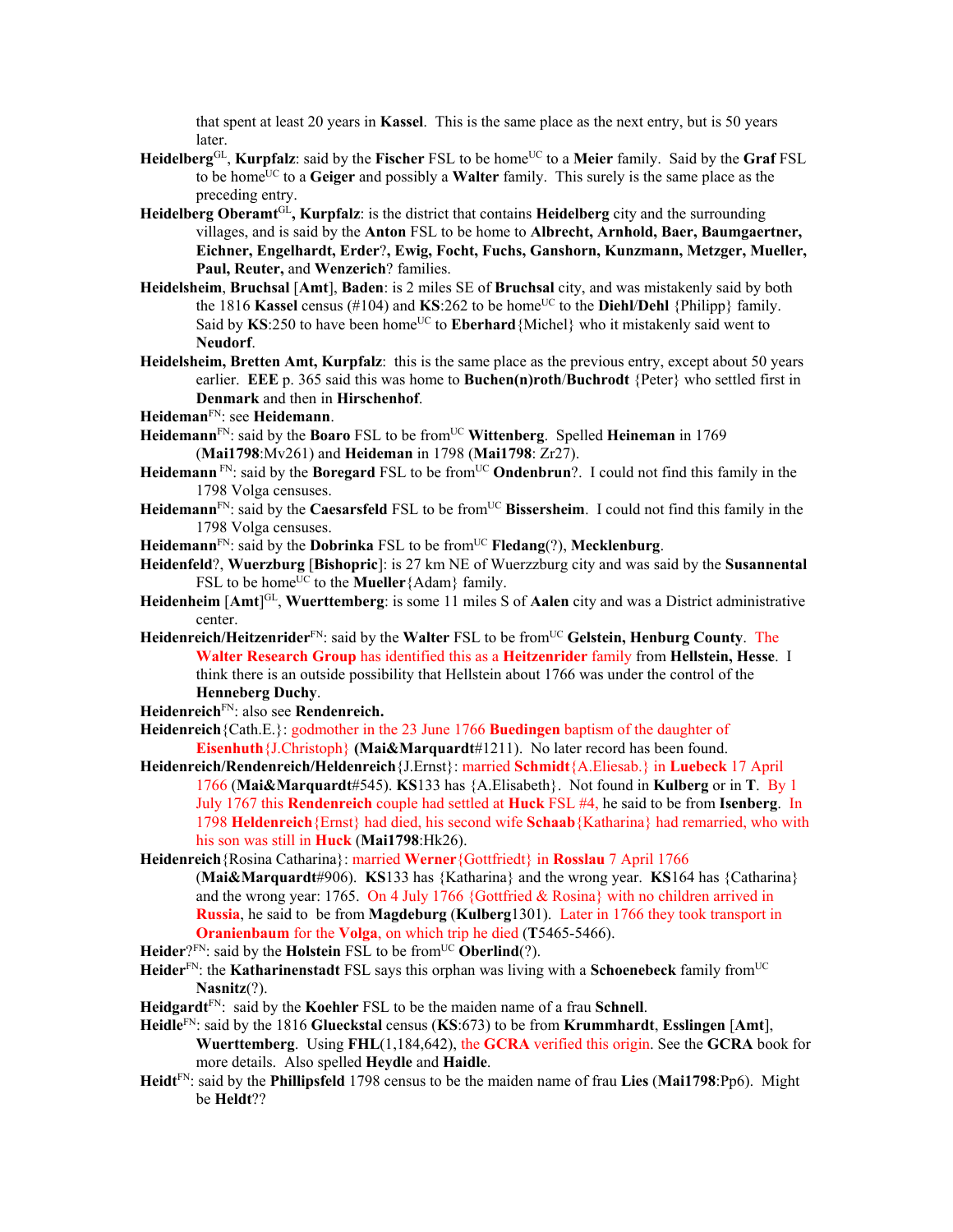**Heidt**FN: also see **Heit** and **Heyd**.

- Heier<sup>FN</sup>: said by KS:298 to have come from<sup>UC</sup> Oberwaldach, Freudenstadt [Amt], Wuerttemberg going to **Neudorf**. However, **GCRA** determined that no such family was ever in **Neudorf**. See their book for more.
- **Heifeneider**FN: see **Heffeneder**.
- **Heikelheim**GL: probably is **Reichelsheim, Erbach**.
- **Heil**{A.Cath.}FN: said by the **Balzer** FSL (#96a) to be the mother-in-law living in the **Engel** household. She surely died prior to the 1798 Volga census.
- **Heil**{A.Margaretha)FN: said by the1798 **Balzer** census to be the maiden name of frau **Engel** (**Mai1798**:Bz7).
- Heil<sup>{Conrad/Konrad}<sup>FN:</sup> said by the **Balzer** FSL #92 to be from<sup>UC</sup> **Isenburg** (no state or locality</sup> identified). **KS**133 has {Konrad} For 1798 see **Mai1798**:Bz6, Hk46, 62, Lw18.
- **Heil**FN: according to the **Grimm** FSL a Heil **orphan** (no origin indicated) was living with a **Schmidt** family from **Darmstadt** (no locality indicated).
- **Heil/Heile**{Leonhard}: Corina **Hirt** pointed out the following items: with wife {Catharina}, son {Sebastian} .25 yr, and daughter {Demut} 3.5 yr, arrived in **Russia** on 12 May 1766, said to be from **Schwaben** (**Kulberg**#131). By 10 May 1767 this couple and their 1.5 yr-old son had settled at K**ano** FSL #56, said to be from **Egenik**(?), **Schwaben**. In 1798 he was in **Graf** as head-man of that colony he said to have come there from **Kano**; his household consisted of a new wife **Bach**{M.Johanna}, plus his dad **Heile**{Leonhard} and his mom **Paul**{Katharina} (**Mai1798**:Gf01).
- **Heil**FN{Elisabeth}: a **Luebeck** ML says this woman married **Meyer** {J.Adam} 3 Oct 1765 (**Mai&Marquardt**#21). Not found in **Kulberg**. Later in 1766 **Meyer**{Adam & Elisabeth} with 2 children took ship in **Oranienbaum** for the **Volga** on which trip another son was born (**T**1257- 1261). By 27 Aug 1766 this couple with one infant had settled at **Katharinenstadt** FSL #31, he said to be from **Nassau-Usingen (**no locality mentioned).
- **Heil**{Margaretha}: second known wife of **Doering**{Johann} of **Koehler**.
- **Heil**{Adam}: said by the Recruiter Beauregard's list to have been from<sup>UC</sup> Orb, [**Kurmainz**] and to have moved to **Luzern** in 1768 (**Lk**59), which would make this couple a **Luzern** first settler couple. A son moved in 1791 from **Luzern** to **Ober-Monjou** (**Mai1798**:Mv1619, Om71).
- Heil {Johannes}: said by the Recruiter Beauregard's list to have been from<sup>UC</sup> Merzhausen and to have gone to **Luzern** in 1768 (**Lk**82). Likely **Luzern** first settlers, but neither they nor their son have been found in **Mai1798**.
- **Heil**{Elisabetha}: from **Unternaubel** married **Weiderhold**{J.Heinrich} 22 June 1766 in **Buedingen**  (**Mai&Marquardt**#707 & **KS**133). On 14 Sept 1766 **Wiederholt**{Johann & Elisabeth} without children arrived in **Russia**, he said to be from **Hessen** (**Kulberg**6540). Not found in **T**. By 14 Sept 1767 this couple had settled at **Messer** FSL #90, he said to be from **Isenburg**.
- **Heil**FN: see **Heid** of **Neudorf**.
- Heil<sup>FN</sup>: said by the **Pfeiffer** FSL to be from<sup>UC</sup> **Fulda**. His wife's maiden name is given as **Dinger** (**Mai1798**:Pf05).
- **Heil**<sup>FN</sup>: said by the **Warenburg** FSL to be from<sup>UC</sup> **Laubuseschbach**, [Wied-]Runkel [County]. For 1798 see **Mai1798**:Lz5.
- **Heil**{Philipp}: I did not find them in **Kulberg**. They are a probable **Zug** first settler family said by Recruiter Beauregard's 1768 list  $(Lk60)$  to have been from<sup>UC</sup> Orb.
- **Heil**: **KS**133 says he was from **Rebgeshain**. Not found in any record in **Russia.**
- **Heil**{Johann}: **KS**133 says he was from **Schluechtern**. Not found in any record in **Russia.**
- **Heil**FN: this family name was found recorded in **Schotten** parish records for many generations prior to 1767; see **Flegel** trip.
- **Heil**FN: also see **Veil**.
- Heiland<sup>FN</sup>: said by the Bangert FSL to be from<sup>UC</sup> Neustadt, Kurmainz. I could not find this family in **Mai1798**es.
- **Heiland**<sup>FN</sup>: said by the **Kamenka** FSL to be from<sup>UC</sup> **Kiel, Holstein.**
- **Heiland**<sup>FN</sup>: said by the **Kukkus** FSL to be from<sup>UC</sup> **Worms**.
- Heiland<sup>FN</sup>: said by the Preuss FSL to be from<sup>UC</sup> **Kamberg, Kur Trier.**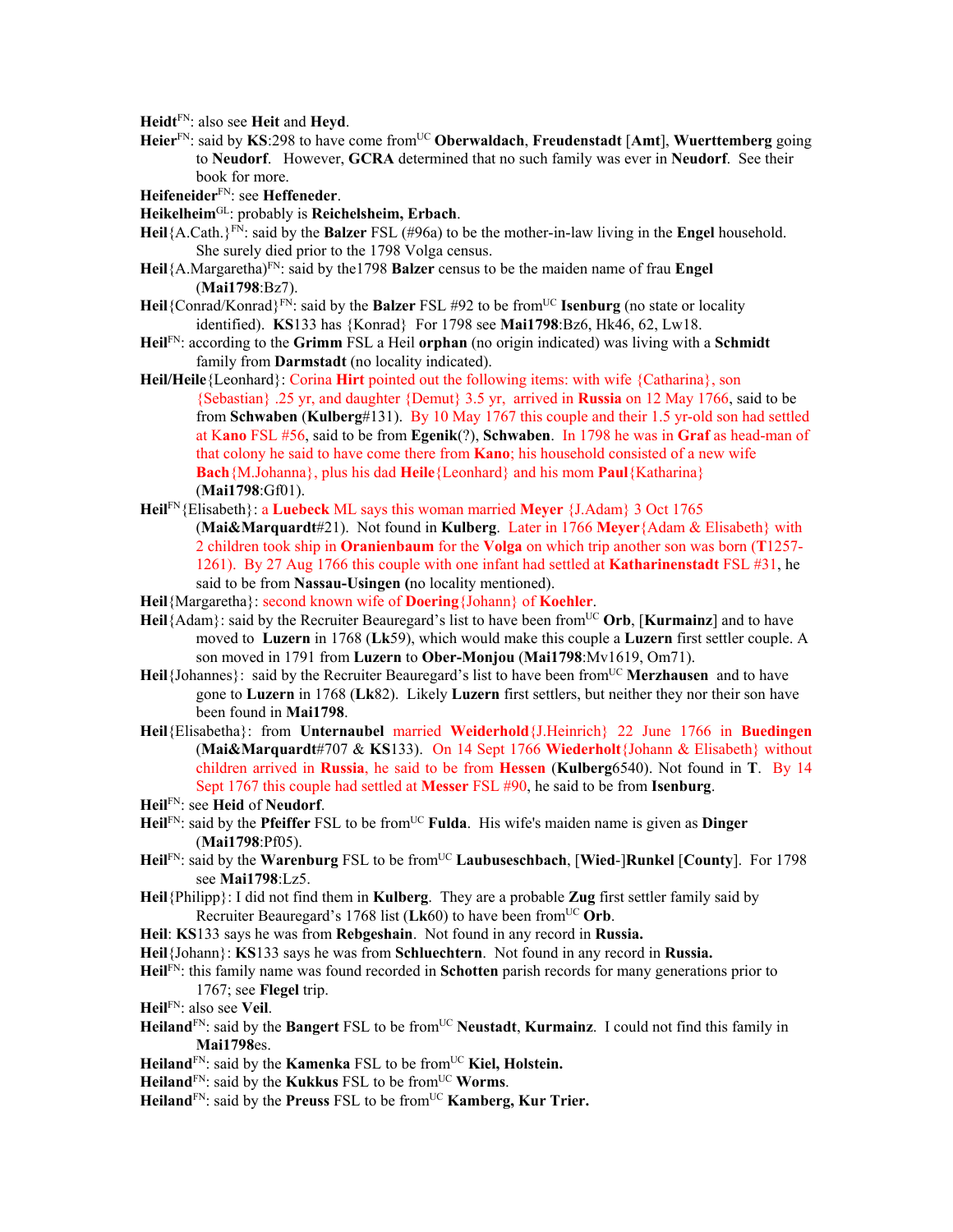- **Heilberscheid, [Kurtrier]:** is 4 km SE of **Montabaur** city and was said by the **Stephan** FSL to be home<sup>UC</sup> to a **Guenter**{J.Heinrich} family.
- **Heilbronn**GL, **Heilbronn** [**Amt**], **Wuerttemberg**: origin proved here for the **Gebhard** family that went to **Glueckstal**; see the **GCRA** book for detail.
- **Heilbronn**<sup>GL</sup>, **Kurmainz**: said by the **Graf** FSL to be home<sup>UC</sup> to a **Kohlmeier** family. I can find no Heilbronn in Kurmainz lands. This very likely was **Heilbronn Imperial City**.
- **Heilbronn, Wuerttemberg [Duchy]:** said by the **Reinwald** FSL to be home<sup>UC</sup> to the **Laub** family. Heilbronn was then an independent country, not part of Wuerttemberg, but it was surrounded on three sides by Wuerttemberg lands and the family may have obtained Wuerttemberg travel documents, just in case. Same as the next two entries.
- **Heilbronn-am-Neckar**GL: is in **Baden-Wuerttemberg** some 23 miles N of **Stuttgart** and is said by the **Kamenka** FSL to be home<sup>UC</sup> to **Beider**, and **Pless**/Bless? families. . In the 1760's it was an independent state: see **Heilbronn** [**Imperial City**] GS.
- Heilbronn [Imperial City]<sup>GS</sup>: a free imperial city from 1281, now Heilbronn-am-Neckar in Baden-**Wuerttemberg**, some 23 miles N of **Stuttgart**. As best I can tell all of villages and towns it controlled were within a few miles of the city on both sides of the Neckar River. *None of the following references indicate a locality.* Said by the **Doenhof** FSL to be home<sup>UC</sup> to **Faber**, **Hans**, **Schneider**, and possibly **Ort** families. Said by the **Fischer** FSL to be home<sup>UC</sup> to an **Edel** family. Said by the **Graf** FSL to be home<sup>UC</sup> to a **Brant** family. Said by **Kuhlberg** to be home<sup>UC</sup> to these families: **Hassenfuss**198, 195, 196, and **Hill**197, Said by the **Reinwald** FSL to be home<sup>UC</sup> to **Dubs**, **Hoffstetter**, **Kober**, **Koerber**{HansGeorg}, and **Lederer**families, as well as frau **Nor**? [nee **Hofstetter**]. Said by the **Schaefer** FSL to be home<sup>UC</sup> to the **Bollinger** and **Hermann**{Johannes} families. Said by the **Volmer** FSL to be home to **Hohlmann** and **Schmidt** families.
- **Heilbrun**<sup>FN</sup>: said by the **Dietel** FSL to be from<sup>UC</sup> [Hessen-]Darmstadt [Landgraviate] (no locality indicated)**.** For 1798 see **Mai1798**:Dt29, 50.
- **Heilbrunn**{Veronica}: fromUC **Niederseltz, Elsass** married **Rapp**{J.Michael} in **Friedberg** 26 March 1766 (**Mai&Marquardt**#294). Not found in any later source.
- **Heildesheim**, **Bruchsal** [**Amt**], **Baden**:

**Heile**FN: see **Heil**.

- Heilig?<sup>FN</sup>: said by the **Boaro** FSL to be from<sup>UC</sup> Bibra. Spelled Hellwig in 1771 and 1798 (Mai1798: Mv273, Mt03).
- Heiligencreutz<sup>GL</sup>, a village in the Barony of Thuengen, northern Bavaria. Home<sup>UC</sup> to an Appel family of **Stahl-am-Karaman**, per **Buedingen** ML – locality not yet confirmed.
- Heiligenstadt<sup>GL</sup>: an unidentified place said by the Hildmann FSL to be home<sup>UC</sup> to **Gallinger**{Konrad}, {Johannes} families. There are at least 6 places of this name in Germany and Austria. **Jerry Frank** says that a **Gallinger** married a **Steinwald** in **Hopfau** and that there is a place called Heiligenzimmer only 12 km SE of **Hopfau** …
- **Heiligenstadt**, [Kur-]**Mainz**: is 14 miles SE of **Goettingen** city, and said by the **Hildmann** FSL to be home<sup>UC</sup> to a **Koch** family.
- **Heiligkreutz** in the **Odenwald** (northeast of **Schriesheim**): is 17 km ENE of Mannheim city centre. Gerhard Lang proved it th birthplace of **Albrecht**{A.Barbara} who married **Engelhardt**{Christian}.
- **Heiligkreuzsteinach**GL, [**Kurpfalz**]: is 6.5 miles NE of **Heidelberg** city, and was said by the **Caesarsfeld** FSL to be home<sup>UC</sup> to a **Kugel** family.
- **Heiligmeier**{Stephen}: he was in **Zug** in 1798, but the family name is listed in no FSL nor in **T**, no Kulberg r is there any indication they moved to **Zug** from another colony, so they are possible **Zug** first settlers.
- Heiling?<sup>FN</sup>: said by the **Jost** FSL to be from<sup>UC</sup> **Loewenstein**, **Schwaben**. I could not find this family in the 1798 Volga censuses.
- Heilm<sup>FN</sup>: said by the Grimm FSL to be from<sup>UC</sup> Pommern (no locality mentioned). Later spelled Helm, information supplied by Kathryn Drozdik.

**Heilman**FN: see **Erfurth**.

**Heilman**{Eva Katharina}: she is the wife of **Gall**{Konrad} in **Anton** in 1798 (**Mai1798**:An38).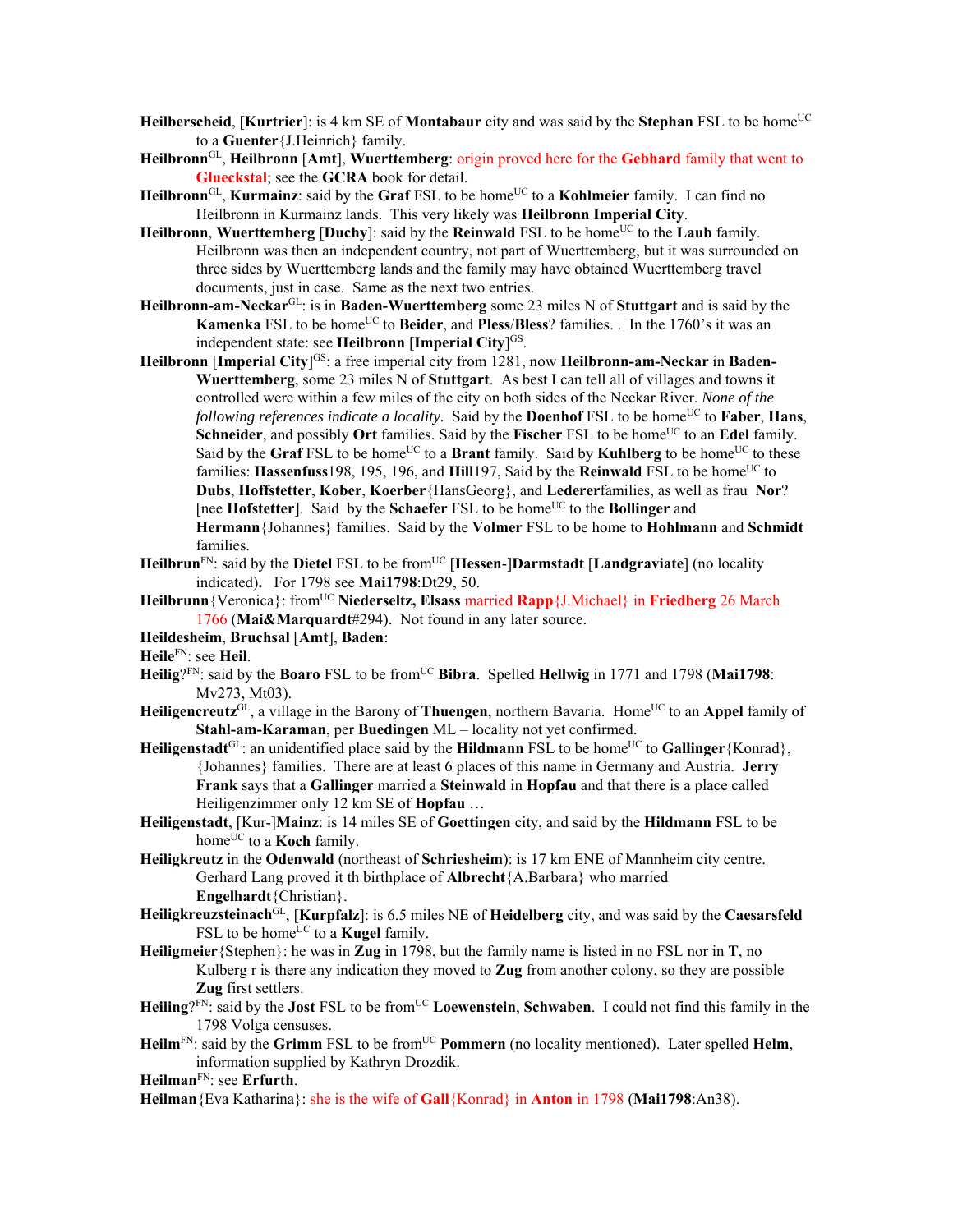- **Heilmann**FN{Sebastian}: this orphaned nephew was living at **Boaro** FSL #61a in his uncle's (**Lohr**{Johannes} from<sup>UC</sup> Weier) household. I could not find him in Mai1798.
- **Heilmann**FN: listed by the 1816 **Glueckstal** census (**KS**:676, 677, 298) to be from **Weinheim**, **Mannheim** [**Amt**], **Baden**. Using **FHL**(1,052,419), the **GCRA** verified this origin. See the **GCRA** book for more details.
- **Heilman**{Daniel}: Not found in **Kulberg**. By Aug. 1767 he and wife {M.Katharina} and infant stepdaughter had settled in Leitsinger FSL #59 which said he was Catholic from<sup>UC</sup> Wuerzburg [**Bishopric**] (no locality mentioned). In 1798 he is in **Brabander** (**Mai1798**:Bn11).

**Heilmann**{Gottlieb}: see **Hetmann**.

- **Heilmann**FN{J.Christian/Christoph}: married **Berger**{A.Maria} in **Luebeck** on 25 April 1766 (**Mai&Marquardt**#146 & **KS**133). Lutheran fromUC **Sachsen**, arrived in **Russia** with wife {Margaretha} in July 1766 (**Kulberg**1506). Not found in **T**. By June 1767 he age 36 and wife {Maria} age 24 had settled in **Orlovskaya** FSL #63 which said he was fromUC **Marklibisch**(?). In 1782 the family moved to **Shaefer** (**Mai1798**:Mv2149. He is in **Shaefer** in 1798 (**Mai1798**:Sf37). [it is possible that this entry may confuse two different men –ed].
- **Heilmann**{Hans Adam/J.Adam}: fromUC **Grebendorff, Wuerzburg** married **Stet**{Margaretha} 14 May 1766 in **Buedingen** (**Mai&Marquardt**#631). **KS**133 has **Grebendorf** near **Eschwege**, **Bavaria**[sic]. On 12 Sept 1766 {J.Adam & A.Margaretha} without children arrived in **Russia**, he said to be from<sup>UC</sup> **Wuerzburg [Bishopric] (Kuhlberg**5713). Later in 1766 with wife {A.Maria} and one young daughter he took transport in **Oranienbaum** for the **Volga** (**T**427-429). By 22 Aug 1767 {Adam & M.Margaretha} with an infant son had settled at **Pfeifer** FSL #82, he said to be fromUC **Gemuenden(**?), [**Wuerzburg Bishopric**].
- Heilmann<sup>FN</sup>{Andreas}: Catholic farmer from<sup>UC</sup> Wuerzburg arrived in Russia 13 Sept. 1766 with wife {Catharina} and 4 children (**Kulberg**333). I could not find them in **T** or in any published FSL.
- **Heilmann**{Andreas}: Not found in **Kulberg**. Lutheran with wife {Catarina} and 4 daughters took transport to the Volga; he died during the trip (**T**287-292). I could not identify any of the rest of the family in any published FSL
- Heilmann<sup>FN</sup>{Carl}: Lutheran farmer from<sup>UC</sup> Dienheim, arrived in Russia 8 Aug 1766 with wife {Margaretha} and 2 children (**Kulberg**5243). I could not find them in **T** or in any published FSL.
- Heilmann<sup>FN</sup>{Johann}: Catholic farmer from<sup>UC</sup> Wuerzburg, arrived in Russia 13 Sept. 1766 with wife {M.Susanna} {**Kulberg**5686}. {Johannes} with wife {Susanna} took transport to the **Volga** but he died during the trip (**T**765-766). I could not identify her in any published FSL.
- **Heilman**{J.Adam}: Not found in **Kulberg**. Lutheran, with wife {A.Maria} and infant took transport from **Oranienbaum** to the Volga; the infant died during that trip (**T**427-429). I did not find them in any published FSL.
- **Heilmann**FN{J.Adam}: arrived in **Russia** with wife {Catharina}15 Sept 1766 (**Kulberg**7210). I could not find them in **Kulberg**, **T**, or in any published FSL.
- **Heilmann**{Marianna}: she married **Geissert**{Philipp} 4 March 1766 in **Buedingen** (**Mai&Marquart**#362 and **KS**129 &133). I did not find them in any published FSL or in **Mai1798**.
- **Heilmann**{Martin}: **KS**133 says he was from **Billings** near **Schluechtern**. Not found in any record in **Russia.**
- **Heilmann**FN{Philipp}: single Catholic physician fromUC **Boehmen**, arrived in **Russia** 4 July 1766 {**Kulberg**2095}. I could not find him in **Kulberg**, **T**, or in any published FSL.
- **Heilmannswald**GL: see **Heilmannswalde**.
- **Heilmannswalde**, **Krzepien**, **South Prussia**: aka **Heilmannswald**; an unidentified place which the **GCRA** says was near **Czenstochau** and was associated with **Benz**, **Dieterle**, **Dollinger**, **Feigert**, **Ginger**, **Walz**, and **Wetzler** families 1802-1808.
- **Heilmar**?<sup>FN</sup>: said by the **Paulskaya** FSL to be from<sup>UC</sup> **Hof**. I could not find this family in the 1798 Volga censuses. Could this be **Heilmann**?
- **Heim**FN: **Dona Reeves-Marquardt** found the records showing that this woman from **Gross Zimmern**  married a **Reinhardt** man as they were leaving for **Denmark** on their way to Russia; in 1766 they were in **Doenhof**.
- **Heim**<sup>FN</sup>{Konrad}: said by the **Kolb** FSL #13 to be from<sup>UC</sup> Alsbach, Hessen-Darmstadt [Landgraviate]. **Heim**FN: said by the **Pfeiffer** FSL to be fromUC **Orb**.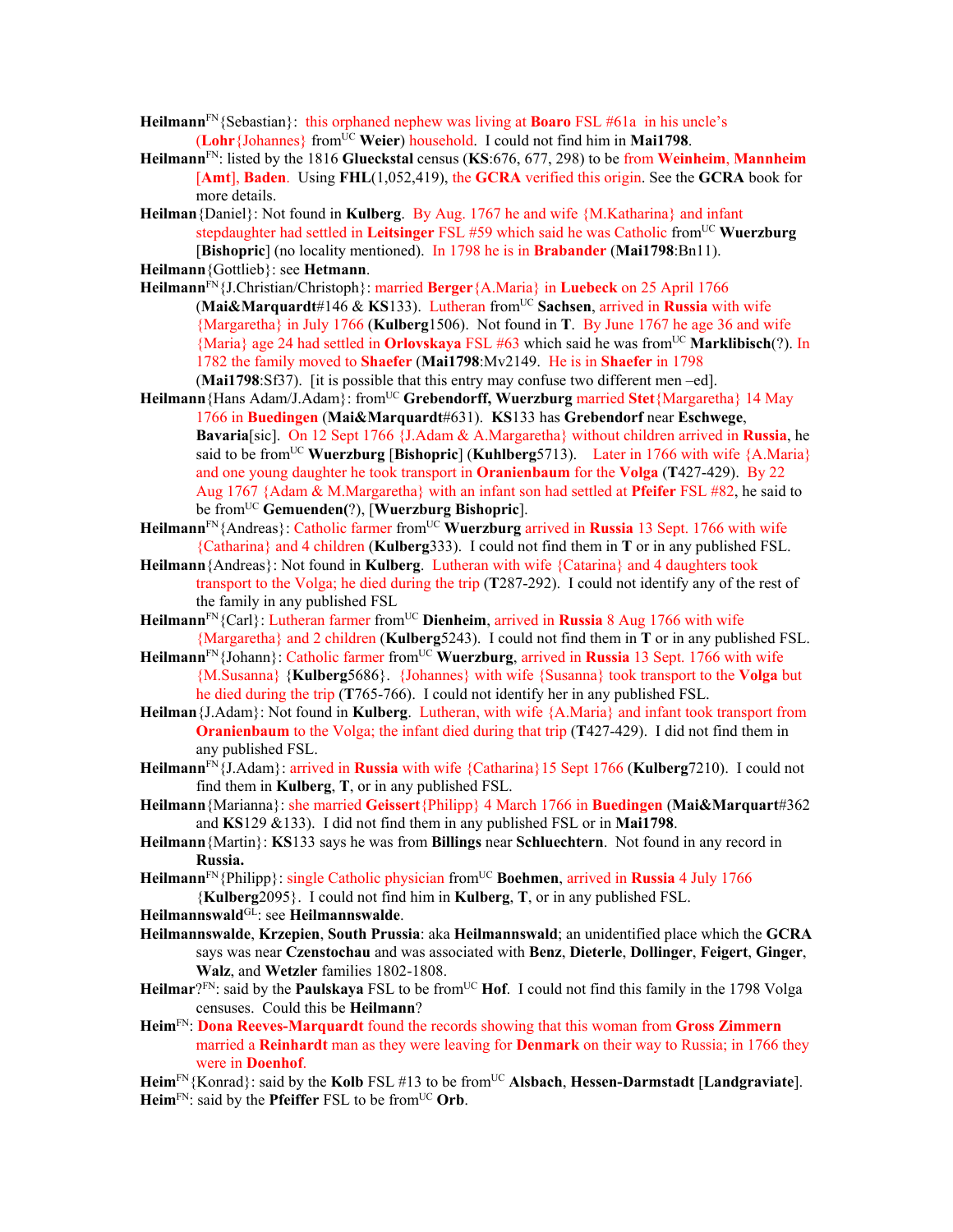- **Heim**{Martin & Walpurgis}FN: **Kulberg**5506 said this **Keim** couple arrived aet Oranienbaum in September 1766. They are probable **Zug** first settlers said by Recruiter Beauregard's 1768 list (**Lk**75) to have gone to **Zug** in 1768 and to have been fromUC **Vowelt**?. The translators thought this may have been **Keim**. I could not find them or any descendants in **Mai1798**.
- **Heim**FN: no place of origin is given for this orphan in the **Pfeiffer** FSL but she is living in the household of a **Spahn** family fromUC **Schoenborn**.
- Heim<sup>FN</sup>: said by the **Seelmann** FSL to be from<sup>UC</sup> **Manderscheid**, [**Kur-**]Trier. For 1798 see **Mai1798**:Sm6.
- **Heim**?GL, [**Hessen**-]**Darmstadt** [**Landgraviate**]: an unidentified place said by the **Warenburg** FSL to be home<sup>UC</sup> to a **Bittenbender** family.
- **Heimann**FN: said by the 1798 **Yagodnaya** census to be the maiden name of frau **Schmidt**{Martin} (**Mai1798**: Yp57).
- **Heimann**FN: this family found in no FSL, the wife being **Hein**{Elisabeth}, may have been first settlers in **Zug**.
- Heimbach: an unidentified place said by the **Ernestinendorf** FSL to be home<sup>UC</sup> to a **Eckel/Jaekel** family. There are at least 11 Heimbachs in Germany.
- Heimbach<sup>GL</sup>, Wuerttemberg: an unidentified place said by the Keller FSL to be home<sup>UC</sup> to a **Mueller**{Herman} family. There are several Heimbachs but none that I can find in Wuerttemberg lands.
- **Heimbach Weis**?<sup>GS</sup>: was one of the very few "free" villages, independent of any larger country, situated 2-3 km NE of **Neu-Wied** town, and said by the **Schoenchen** FSL to be home<sup>UC</sup> to a **Bock** family. The independence of the place was sometimes described as an "Imperial City" in a country format!

**Heimbichner**FN: see **Heimbuechner**.

**Heimbigner**FN: see **Heimbuechner**.

- Heimbuch {Heinrich}, {Johannes}<sup>FN</sup>: said by the **Balzer** FSL to be from **Isenburg**. **Bonner** proved both men were baptized in **Huettengesas**, **Isenburg**[**-Meerholz County**]. For the line of Johannes in 1798 see **Mai1798**:Bz16, 47, Lw35, and Ml24.
- **Heimbuch**<sup>FN</sup>: said by the **Grimm** FSL to be from<sup>UC</sup> **Darmstadt** (no locality mentioned).

**Heimbuch**<sup>FN</sup>: said by the 1798 **Schwab** census to be the maiden name of frau **Biel**{J.Wilhelm} (**Mai1798**:Sb9).

- **Heimbuechner/Heimbichner**FN {J.Michael}: **T**7184 lists him as single in 1765-66. However just two years later in the **Frank** FSL #101 he is listed as age 26 fromUC **Neustadt, Erbach** [**County**] and has a wife {A.Maria} age 28 and 3 daughters ages 10, 7 and 1, not listed as step-daughters. His wife evidently was the widow **Roediger**{J.Heinrich} and the 3 daughters surely were his (the names and ages are an exact match). Evidently {Michael} and {A.Maria} wemt on to have at least two, possibly three sons: {Nicolaus} age 30 in 1798, {Jacob} age 30 then, and {Lorenz} then age 20 (**Mai1798**:Fk42, 14, and 135). In 1798 Michael was listed as age 58, remarried yet again, this time to **May**{Regina/Rosina} the widow of **Kaufmann**[J.Adam}. Doris Evans says research by Anneliese Micheiwski for the Frank Research Fund confirms Hainbuechner family origins in **Neustadt**, **Sandbach** parish, **Erbach County** [actually this was in **Breuberg Condominium** which was owned in part and probably administered by **Erbach County**]. **Geig1** confirms he was born in 1741 in **Neustadt**, **Breuberg Condominium** the son of {Lorentz}. Later also spelled **Heimbigner** and **Heimbichner**.
- **Heimel**FN: said by the **Schulz** FSL to be fromUC **Sachsen-Weimar** [**Duchy**].They surely had died prior to the 1798 Volga censuses.
- **Heimel** FN: the wife was said by the **Schulz** FSL to be fromUC **Amsterdam**, **Holland**. I could not find her in **Mai1798**.
- **Heimer**{A.Maria}: **Kuernbach** parish records prove she was born 4 Nov 1710 in **Kuernbach**) where on 9 Feb. 1762 she married **Dederer**{Heinrich}. Danish records say having left **Kuernbach Condominium** they arrived in **Flensburg, Schleswig Royal Duchy** in May 1762 (**EEE** p.377, see that for more details).
- Heimerdingen?<sup>GL</sup>, Lothringen: an unidentified place said by the Louis FSL to be home<sup>UC</sup> to a Delvau family.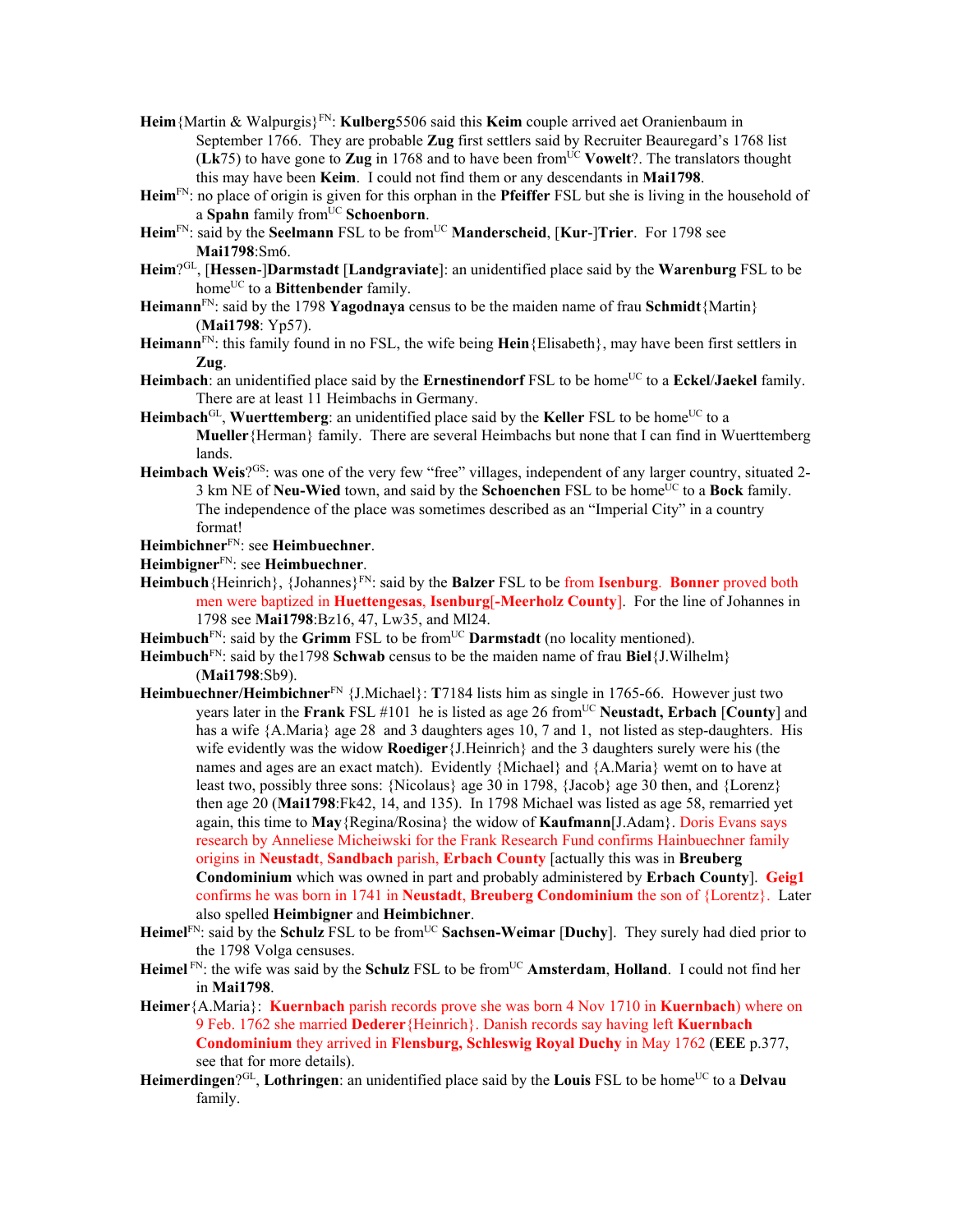- **Heimerdingen** GL, **Wuerttemberg**: is 13 miles ESE of **Pforzheim** city, and said by the **Keller** FSL to be home<sup>UC</sup> to the **Hahn**{Gottfried} family, and possibly a **Fritz** family.
- **Heimerdinger**FN: said by the 1816 **Glueckstal** census (**KS**:674, 299) to be fromUC **Spiegelberg**, **Backnang** [**Amt**], **Wuerttemberg**. However, using **FHL**(105,922), the **GCRA** proved origin in **Echterdingen**, **Esslingen** [**Amt**], **Wuerttemberg**. See the **GCRA** book for more details.
- **Heimersheim**GL, [**Kurpfalz**]: is about 1.5 miles NW of **Alzey** city and some 25 miles NW of **Mannheim** city, and said by the **Buedingen** ML to be in the mid-Pfalz and home<sup>UC</sup> to a **Bretz** man who in 1766 married a **Rohner** woman; by 1767 this couple was in **Koehler**; Stumpp says Heimersheim was near **Alzey** (**Mai&Marquardt**#632). The **Koehler** FSL #62 said they were from **Mannheim**.
- **Heimersheim**GL, **Alzey Amt**, [**Kurpfalz**]: is 3 km NW of Alzey town and was said by a **Friedberg** ML to be home<sup>UC</sup> to **Jung**{Andreas} who in 1766 married a **Bichmann** woman (**Mai&Marquardt**#299); by 1768 this couple was in **Warenburg**.
- **Heimertshausen**GL, **Hessen-Darmstadt**: see **Hillmershausen**.
- Heimkehr(?)<sup>GL</sup>, Hessen: said by the Dietel FSL to be home<sup>UC</sup> to Foos and Tino families. Dona Reeves-**Marquardt** proven that this place was **Heimkirchen, Rhineland-Palatinate**, confirmed by **Brent Mai**.
- **Heimkehr**(?)GL**, Kurpfalz:** said by the **Dietel** FSL to be the home of a **Steinmetz** family. **Dona Reeves-Marquardt** proven that this place was **Heimkirchen, Rhineland-Palatinate**, confirmed by **Brent Mai**.
- **Heimkirchen**GL**, Pfalz**: is some 8 miles NNW of **Kaiserslautern**. See **Heimkehr.**
- **Heimsheim**GL**, Leonberg parish, Wuerttemberg**: is 7 miles WNW of **Leonberg, Baden-Wuerttemberg**, and was home to a **Seiter/Seyder** family that settled in **Gueldendorf, Odessa**.
- **Heimweiler**(?), **Freie Adelprovinz der alten Ritter**(?): an unidentified place said by the **Kolb** FSL to be home<sup>UC</sup> to **Bart**, **Henkel**, and **Schreiner** families.
- **Heimz**<sup>FN</sup>: said by the **Kraft** FSL to be from<sup>UC</sup> **Kopenhagen**.
- **Hein**, **Heine**, **Heyne** and **Heyn** are interfiled here:
- Heine<sup>FN</sup>: said by the **Belowescher Kolonien** FSL to be from<sup>UC</sup> **Bernbaum**.
- **Hein**FN: they were listed by the **Cheisol** FSL as step-children in the **Koehler** household. For 1798 see **Mai1798**:Gr30, Ls34.
- **Hein**{A.Katharina}: the 1798 **Frank** census #110 listed her as the wife of **Zitzmann**{Georg} whose origins seem to be the same as those of {Philipp} in the next entry.
- **Hein/Heun/Gann**FN{Philipp}: said by the **Frank** FSL to be fromUC **Hirschfeld**, **Freie Adelprovinz der alten Ritter**(?)**. Doris Evans** says research by Anneliese Micheiwski for the Frank Research fund confirms that he **Hein/Heun** man said to have come from **Gersfeld** was born May 1725 in **Rommers, Free Noble Province of Ancient Knights**. The original spelling evidently was **Heun**. An ancestor of his was mayor of **Gersfeld** in 1649. His collateral lines of **Rausch**, **Fuchs**, **Jaeger**, **Leuber**, **Limpert**, **Mueller**, and **Schleicher** were also researched.
- **Hein**<sup>FN</sup>: according to the **Goebel** FSL this orphan lived with a **Kemer** family from<sup>UC</sup> **Schwarzach, Franken**.
- **Hein**<sup>FN</sup>: according to the **Goebel** FSL this was the maiden name of **Goebel** (from<sup>UC</sup> **Schwarzach, Franken**)'s wife.
- **Hein**<sup>FN</sup>: the wife of **Janson** is said by the **Graf** FSL to be from<sup>UC</sup> **Wuerzburg** (no locality mentioned) and his stepson's family name is said to be Hein.
- Hein<sup>FN</sup> said by the Huck FSL to be from<sup>UC</sup> Waechtersbach, Isenburg.
- **Hein**FN: in the **Huck** FSL a **Hein** orphan was living the **Freis** who are said to have come from **Kurpfalz**  (no locality mentioned).
- **Heine/Hein**{J.Christian}: married **Zander**{A.Elisabeth} 16 April 1766 in **Rosslau** (**KS**133 & **Mai&Marquardt**#949) By 19 Aug 1767 this **Hein** couple had settled at **Jost** FSL #34, he said to be fromUC **Kemberg**, **Sachsen**. Not identified in **Mai1798**.
- **Heine**FN: said by the **Katharinenstadt** FSL to be fromUC **Einbeck**.
- **Hein**FN: said by the **Koehler** FSL to be the maiden name of one frau **Ruhl**.
- **Hein**FN: the wife (maiden name not given) of Herr Hein of **Essegney**?, **France** was said by the **Louis** FSL to be fromUC **Busendorf**, **Lothringen**.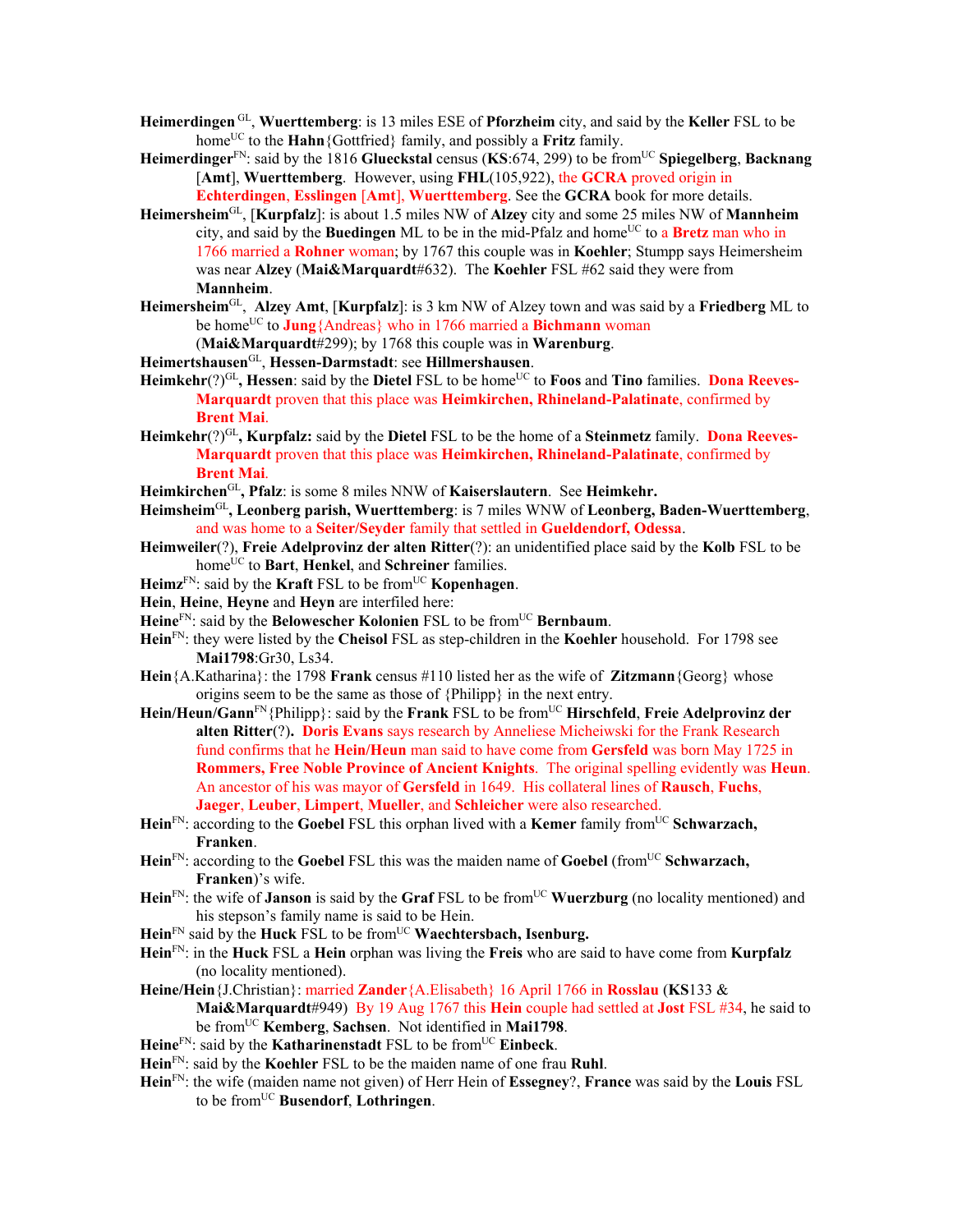**Hein**FN: said by the **Louis** FSL to be fromUC **Essegney**?, **Frankreich**.

**Hein**FN: said by the **Louis** FSL to be fromUC **Busendorf**, **Lothringen**.

- **Heine/Heyne**FN: said by both the 1816 **Neudorf** census (#716) and **KS**:299 to have come fromUC **Sachsen**, with no locality given. The **GCRA** found evidence the family had been in **Poland** and/or **Purssia**  prior to coming to **Russia**; see their book for more. Also spelled **Heyne**.
- **Hein** FN{Henrietta}: and **Mueller**{J.Friederich} were parents of a daughter born in **Luebeck** 6 Apdil 1766 (**Mai&Marquardt**#1284). Not found in **Kulberg** or **T**. B**y** 12 May 1767 with wife {M.Margarethe} and 3 [Grossmann] step children he had settled at **Warenburg** FSL #8. They surely died prior to the 1798 Volga censuses.
- **Hein**FN: a probable early settler of **Zuerich** said to be fromUC **Vonhausen**, [**Isenburg-Buedingen County**] (**Lk**94). I could not find him or any likely descendants in **Mai1798**.

**Hein**{Elisabeth}: she may have been a **Zug** frist settler; her maiden name may actually have been **Hess** (**Mai1798**:Sh14); she evidently was married to a **Heimann** when she arrived in Russia (in Sh12 and 14 the family name of two of her of her eldest children is given as **Heimann**; she left **Zug** as a **Bock** widow to remarry in **Schaffhausen** in 1786 taking her 5 chidren with her (**Mai1798**:Mv3061). In 1798 either her maiden or 3rd married name is given as **Hess** and she is living in a daughter's (frau **Bernhard**) household along with a **Bock** son, with a **Heimann** son nearby (Sh12 and 14).

- **Heyne/Heyn/Heyne**{M.Antonia}: she married **Bantzen**{J.Gottlieb} in **Rosslau** on 28 May 1765 (**Mai&Marquardt**#860). I could not find them in any published FSL.
- **Hein/Heyn**FN: this family name was found recorded in marriage records 1762-1767 for two different places: **Kirburg**, and **Kroppach**; see **Flegel** trip.

- Hein<sup>?GL</sup>, Holstein: an unidentified place said by the **Warenburg** FSL to be home<sup>UC</sup> to a Michelsen family.
- **Heina**GL, [**Hessen-Kassel**]: is some 16 miles SSE of **Kassel** city, and said by the **Neidermonjou** FSL to be home<sup>UC</sup> to an **Elscheidt** man.

**Heinbigner** FN: see **Heimbuechner**.

- **Heindel/Geidel**<sup>FN</sup>: said by the **Seelmann** FSL to be from<sup>UC</sup> **Steinsdorf**, **Bamberg** [Bishopric]. For 1798 see **Mai1798**:Bn58 and also then spelled **Heide**l (Bn32).
- **Heindorf** FN: said by the **Koehler** FSL to be the maiden name of frau **Hartwig**.
- **Heine**FN: go to **Hein**.
- **Heinecke**{J.Michael}: go to **Heinler**{M.Magdalena}.

**Heineman**FN: see **Heidemann**.

**Heinemann**<sup>FN</sup>: said by the **Boregard** FSL to be from<sup>UC</sup> **Bautenstein**?. I could not find this family in the 1798 Volga censuses.

**Heinitz**FN: see **Gemnitz** and **Linde**.

**Heinlein/Gainlen**(?){Georg+w+3c}: said by **Kulberg**106 to be a Catholic from **Bamberg** (no locality indicated). Not identified in **T**, any published FSL or **Mai98**.

- **Heinlein**?FN: also see **Hort** of **Laub**.
- **Heinler**{M.Magdalena}: in **Rosslau** 1 June 1766 married **Gruber**{Joseph} (**Mai&Marquardt**#997). **KS**131 incorrectly gave the year as 1765. I did not find them in any later source. **KS**133 inexplicably said in **Rosslau** she married **Heineke**{J.Michael} of **Marjoss** near **Schluechtern**!!

**Heinrich**{E.Fridericia}; **EEE** p.454 said she was the sister of **Haeppner**{Anton} who first settled in **Denmark** and then in **Anton** FSL #36.

- **Heinrich**FN: said by the 1798 **Balzer** census to be the maiden name of frau **Dingel/Bengel**.
- **Heinrich**FN: said by the **Belowescher Kolonien** FSL to be fromUC **Isenburg** (no locality mentioned) and to have married in **Oranienbaum** an **Engel** man.
- **Heinrich**<sup>FN</sup>{Philipp}: said by the **Boregard** FSL #64 to be from<sup>UC</sup> **Kranzberg**.
- **Heinrich**FN{Peter}: said by the **Degott** FSL #3 to be fromUC **Kaiserslautern**, [**Pfalz-Lautern Principality**], **Kurpfalz**. For 1798 see **Mai1798**: Dg06.
- **Heinrich**FN{Christian}: said by the **Dinkel** FSL #31 to be fromUC **Guestrow, Mecklenburg**.
- **Heinrich**<sup>FN</sup>{Jacob}: said by the **Dinkel** FSL #20 to be from<sup>UC</sup> **Klostob**(?), **Holstein**.
- **Heinrich**FN{Hans}: said by the **Dinkel** FSL #6 to be fromUC **Palyusel**(?), **Daenmark**.

**Hein**FN: also see **Heinz**.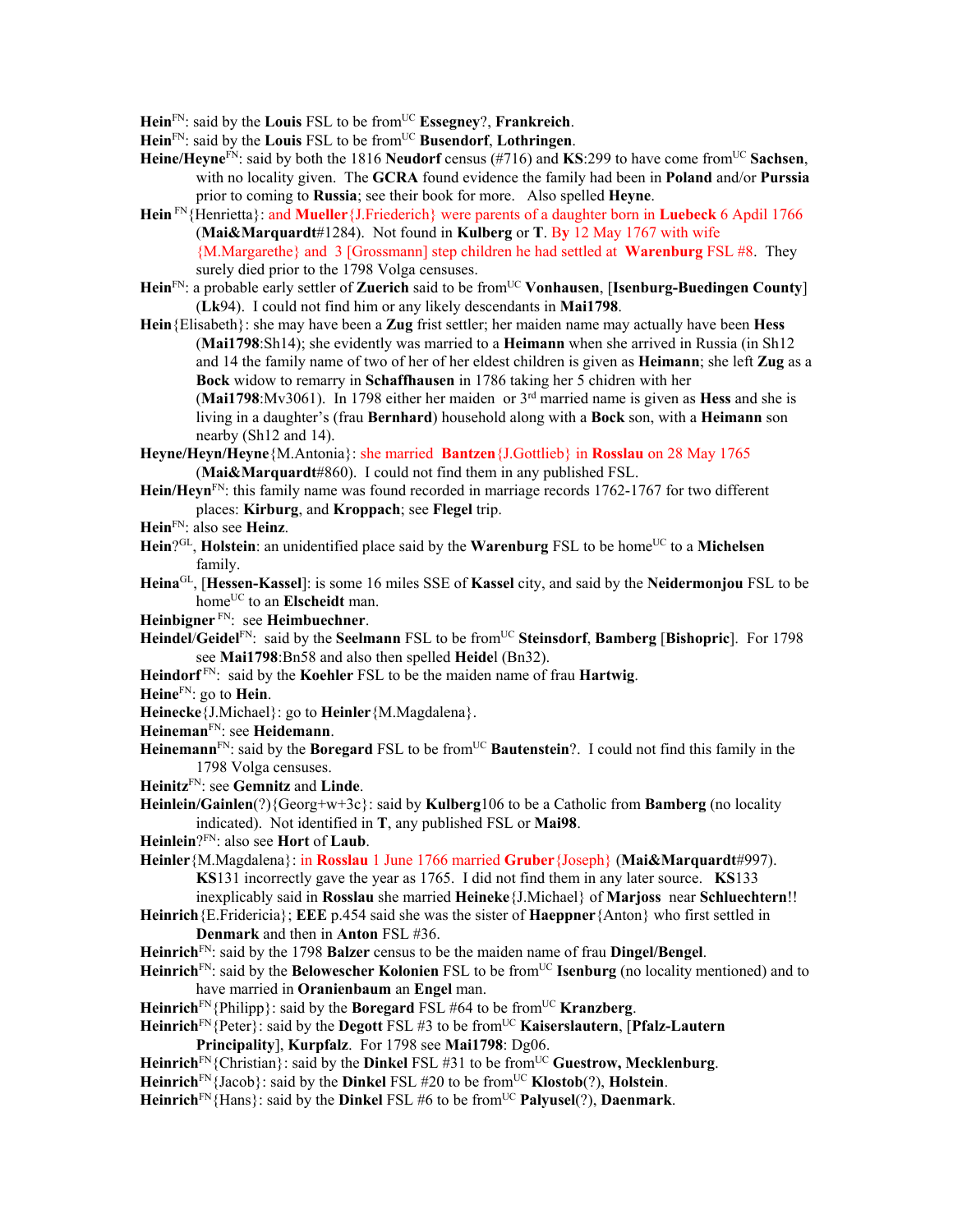Heinrich<sup>FN</sup>{Johannes}: said by the **Fischer** FSL #34 to be from<sup>UC</sup> **Erbach** (no locality mentioned). **Heinrich**FN{Adam}: said by the **Hildmann** FSL #14 to be fromUC **Salmuenster**, [**Fulda Bishopric**].

- **Heinrich**{A.Margaretha}: By 21 Aug 1767 she had settled at **Kauz** FSL #24a as a step-daughter in the **Keihm**{Sebastian} household.
- **Heinrich**{A.Margaretha}: was a girl age 14 in the **Mildenberg** household which settled at **Kautz** FSL #24 probably inbcorrectly labelled a step-daughter..
- **Heinrich**{Peter&Anna}: together with 4 daughters this couple arrived in **Russia** 13 Sept 1766 said to be from the **Pfalz** (**Kulberg**#5871). Might the wife here and the eldest daughter {Margaretha} age 12 have been the wife and step-daughter in the **Mildenberg** household of **Kautz** FSL #24?? -- No, this was not the case.
- **Heinrich** FN{Anton}: said by the **Keller** FSL #15 to be from<sup>UC</sup> **Bodenheim**, **Kurmainz**. For 1798 see (**Mai1798**:Nk11). A **Friedberg** ML said this **Henrich** man fromUC **Hornau**, **Mainz** near **Koenigstein**, married in 1766 a **Sieber** woman fromUC **Bentzheim** on the **Bergstrass** (**Mai&Marquardt**#297). No further information.
- **Heinrich/Henrich/Henrichs**FN{J.Georg}: said by the **Kukkus** FSL #39 to be from **Werdorf**, [**Solms-** ]**Braunfels** [**Principality**]. Confirmed with information, provided by Eric Hahn who was hired by Joan Knizek, taken from **Werdorf** Reformed Lutheran Church records and from **Solms-Branunfels** Castle civil records in **Braunfels**. Joan has birth dates and parents for this couple as well as birthdates for their children; prior to leaving Germany the family name was normally spelled **Henrichs**. All this information she shared with Robert J. Heinrich who originally provided it to this Project. **KS**134 says {G.Konrad & J.Georg} were from **Werdorf** near **Wetzlar.**
- **Heinrich** FN{Katharina}: said by the **Neidermonjou** FSL #23a to be an orphan girl in the **Mehner**? household.
- **Heinrich**<sup>FN</sup>{Andreas}: said by the **Norka** FSL to be from<sup>UC</sup> **Isenburg** (no locality mentioned). For 1798 see **Mai1798**:90, 1, and maybe 151 and 11?
- **Heinrich**<sup>FN</sup>{A.Margareta}: a widow said by the **Norka** FSL to be from<sup>UC</sup> [**Pfalz-**]**Zweibruecken** [**Duchy**] (no locality mentioned). For 1798 see **Mai1798**:154, 161, and maybe 151 and 11?
- **Heinrich**FN{Peter}: said by the **Norka** FSL to be fromUC [**Pfalz-**]**Zweibruecken** [**Duchy**](no locality mentioned). For 1798 see **Mai1798**:221, and maybe 151 and 11?
- **Heinrich**FN{Rosina}: said by the **Norka** 1798 census to be the maiden name of the wife of Herr **Bruhn** (**Mai1798**:Nr127). The **Buedingen** ML says this woman fromUC **Ruschberg**, **Zweybruecken**, married 19 June 1766 **Bronn**{Philipp} (**Mai&Marquardt**#702).
- Heinrich<sup>FN</sup>{Johann}: said by the **Paulskaya** FSL #159 to be from<sup>UC</sup> **Kerzenheim**.
- **Heinrich**FN{Christina, Katharina, Maria, & Margaretha}: said by the **Paulskaya** FSL #56 to be stepdaughters in the **Bergmann** family.
- **Heinrich**<sup>FN</sup>{Michael}: said by the **Pfeiffer** FSL #41 to be from<sup>UC</sup> Mainz.
- **Heinrich**{Georg}: By 16 Aug 1767 this widower and 2 sons had settled at **Preuss** FSL #114, he said to be from **Kamberg, Kurtrier**.
- **Heinrich**FN: also see **Hendreg**.
- Heinrich<sup>FN</sup>{Caspar}: said by the **Reinwald** FSL #47 to be from<sup>UC</sup> Mutersbach?.
- **Heinrich**{Catherina E.}: she settled in **Schilling** as the wife of **Damm**{J.Jakob}.
- Heinrich<sup>FN</sup>: said by the Walter FSL to be from<sup>UC</sup> Grossenmoor, Freie Adelprovinz der alten Ritter.
- **Heinrich**RN{Robert J.}: has confirmed the **Werdorf** origins of the Heinrich who settled in **Kukkus**. His address is 7615 North 22nd Place, Phoenix, Arizona 85020-4712.
- Henrich/Heinrich {Eliesabetha}: from<sup>UC</sup> Gelnhaar married **Bindingshausen/Bindenshausen/ Bindunshausen**{J.Henrich/Heinrich} in **Buedingen** on 3 June 1766 (**Mai&Marquardt**#679, **KS**122 & 134). They arrived in **Russia** on 15 September 1766 (**Kulberg**6045). Not listed in **T** or in any published FSL.
- **Henrich**{Johannes}: **KS**134 says he was from **Allendorf** near **Wetzlar**. No further source.
- **Heinrich**FN: this family name was found recorded in **Winterhausen** marriage records 1760-1769; see **Flegel** trip.
- **Heinrichsdorf**GL, **Galicia**: was about 2 miles N of **Josefow**. The **GCRA** found it associated with **Merkel** and **Schmidt** families in 1818 and 1819 respectively. They think it may have been aka **Krasnadelien**.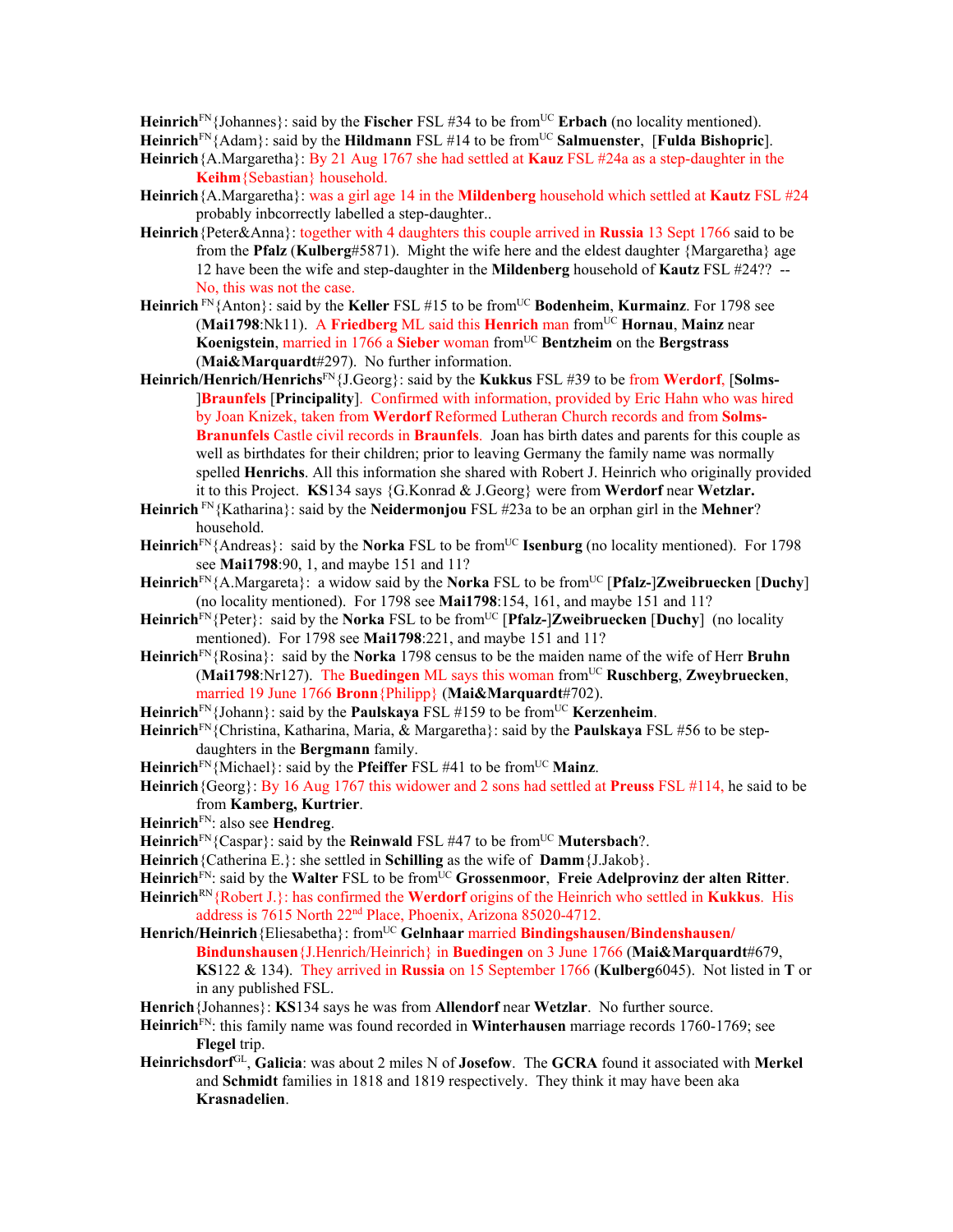**Heins**{Carl}: fromUC **Nassau-Weylburg** [**Principality**] married in **Luebeck Benz**{Cathar.}on 20 August 1766 (**Mai&Marquardt**#286). Not found in **KS**, **Kulberg**, **T** or any published FSL.

- **Heinstadt**: filed with **Hainstadt**..
- **Heintz**FN: filed below among the **Heinz**.
- **Heinz**FN: he was listed by the **Cheisol** FSL as a step-son in the **Schuller** household. Spelled **Hein** in 1798 (**Mai1798**:Mt29.
- **Heinz**<sup>FN</sup>: said by the **Grimm** FSL to be from<sup>UC</sup> **Zwibruecken** (no locality mentioned).
- **Heintz/Heinz** {Georg Simon}<sup>FN</sup>: the 1816 **Kassel** census (#20) said this family came from<sup>UC</sup> **Niederhustadt**, **Gemersheim** [**Amt**], **Pfalz** and **KS**:300 said they came fromUC **Niederlustadt** in the same Amt. Using FHL 193089 Dorothy Brandner believes she proved that origin born 14 Feb 1773. However, using **FHL** 247646, the **GCRA** believes they proved his origin in **Niederhochstadt**, **Landau** [**Amt**], **Pfalz**. See their book for more.
- **Heintz**{Theobald, father of Georg Simon}: **Dorothy Brandner** found that he died 14 Feb 1777 in **Oberlustadt**, and that his wife was named {A.Maria} (**FHL** 193089).
- Heinz<sup>FN</sup>: said (no locality mentioned) by the **Kutter** FSL to be from<sup>UC</sup> **Wuerttemberg**.
- **Heintz**FN: said by the **Straub** FSL to be fromUC **Altenkirchen**, **Nassau**-**Weilburg** [**Principality**]. For 1798 see **Mai1798**:Sr20,10,and 9.
- **Heiny**{Joseph/Josef}: married **Kozian**{Margarethe} 20 May 1766 in **Rosslau** (**Mai&Marquardt**#974). **KS**133 has {Josef} and mistakenly 1765. Not found in any later records.
- **Heinz**FN: said by the **Straub** FSL to be fromUC **Schierstein**, **Nassau**[-**Usingen Principality**]. For 1798 see **Mai1798**:Sr45, Bg6 and possibly Wr39?
- **Heinz**FN: said by the **Warenburg** FSL to be fromUC **Siegen**, **Nassau**[-**Siegen Principality**]. I could not find them in **Mai1798**.
- **Heinz**FN: this family name was found recorded in **Haiger** parish records during the years prior to 1767; see **Flegel** trip.
- **Heinz**FN: also see **Gentz** and **Heinze**.
- **Heinze**FN: said by the **Dehler** FSL to be fromUC **Kinzburg**?, **Schweiz**.
- **Heinze**FN: said by the **Dobrinka** FSL to be fromUC **Dresden, Sachsen**. Later spelled **Heinz** (**Mai1798**:Db25).
- **Heinzelmann**FN: said by the 1816 **Glueckstal** census (**KS**:671, 672, 300) to be from **Bergfelden**, **Horb** [**Amt**], **Wuerttemberg**. However, using **FHL**(1,844,483), the **GCRA** proved origin in
- **Alpersbach**, **Freudenstadt** [**Amt**], **Wuerttemberg**. See the **GCRA** book for more details. **Heiper**FN: see **Huber**.
- **Heis**FN: see **Heit**.
- 
- **Heischaeder** FN: see **Eischader**.
- **Heisel**?/**Heu**(**s**)**sel/Hecksel/Eisel/Hessel**FN{J.Georg}: **Heussel** left **Muemling** near **Grumbach** with wife and 4 children (**KS**135). On 13 Sept 1766 **Hecksel**, wife {Margaretha} and 4 children arrived in **Russia**, he said to be from **Erbach** (**Kulberg**5257). Later in 1766 **Heusel**, wife {M.Margaretha} and 3 children left **Oranienbaum** for the **Volga**, on which trip 2 of the children died (**T**7227- 7231). By 1 September 1767 as **Heusel** a 38 yr-old widower had settled alone at **Frank** FSL #91, said to be fromUC **Wimlingrimbach**(?), **Erbach**. **Gieg1** proved his birthplace as **Moemling-Grumbach**, **Breubach Condominium** [the **Frank** village coordinators found the date as 1 March 1731], that he had one son {J.Leonhard}from his first marriage, and that his wife at the time of immigration was **Morasch**{M.Margaretha} who with their 3 children accompanied him on the trip to **Russia**. By 1798 son {J.Leonard} seems to have survived and be in **Kolb** (**Mai1798**:Ko35).
- **Heisendorf**<sup>FN</sup>: listed by the 1816 **Glueckstal** census (**KS**:674, 667, 300) as moving there from a neighboring colony; there is some evidence that he came from Prussia. See the **GCRA** book for details.
- **Heiser**FN: see **Heuser**.
- **Heisler**{Philipp}: see **Heyler**.
- Heisling<sup>FN</sup>: according to the Goebel FSL this was the maiden name of **Rausch** (from<sup>UC</sup> Koster(?),
- **Kurmainz**)'s wife. Her maiden name is given as **Gessel** in the 1798 census (**Mai1798**:Gb02). Heisner<sup>FN</sup>: said by the **Paulskaya** FSL to be from<sup>UC</sup> Saalfeld. I could not find this family in the 1798